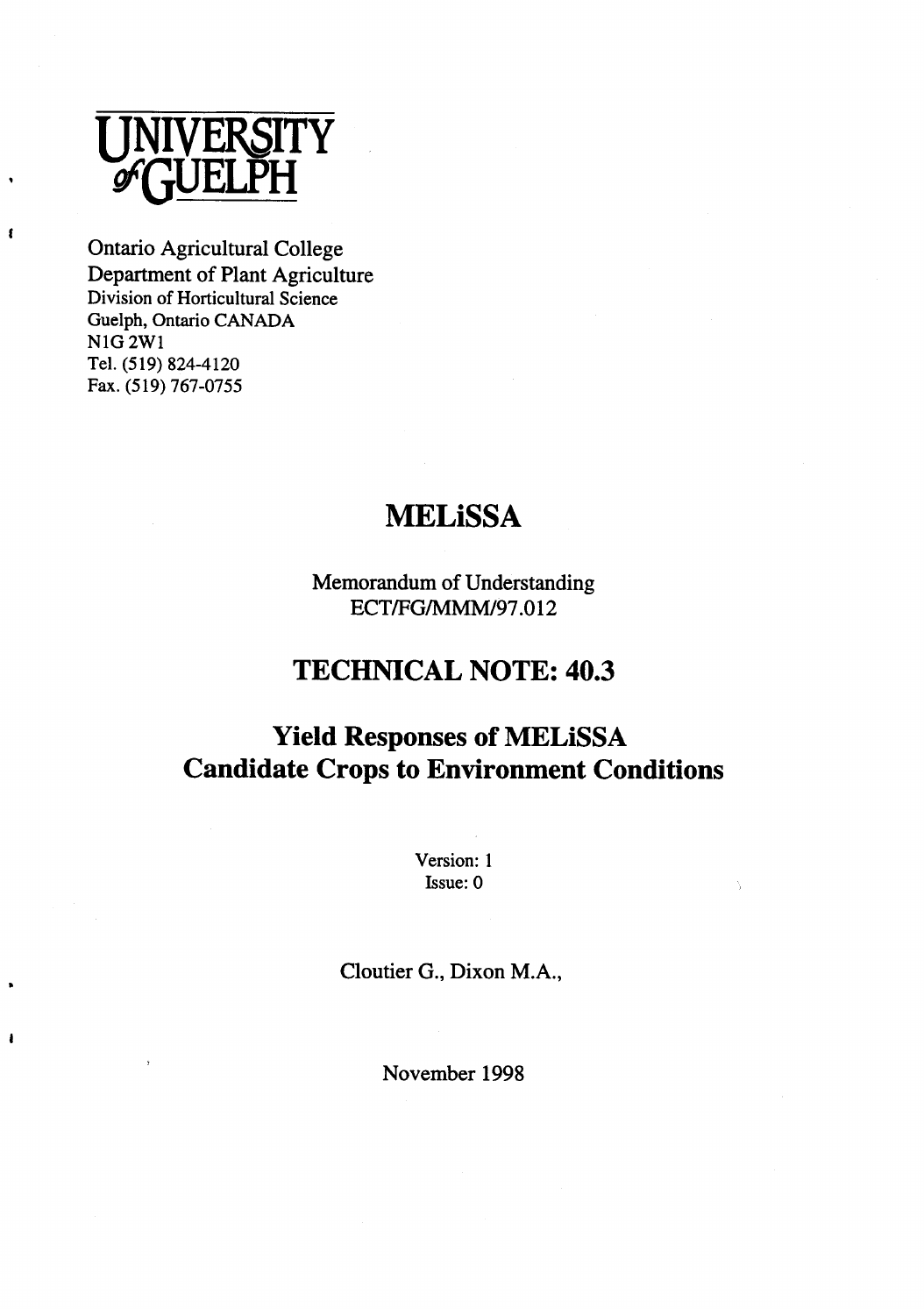# **Table of Contents**

| 2.0 - Yield Responses of Crops to Environment Conditions                           |
|------------------------------------------------------------------------------------|
|                                                                                    |
|                                                                                    |
|                                                                                    |
|                                                                                    |
|                                                                                    |
|                                                                                    |
|                                                                                    |
|                                                                                    |
| 3.0 - Yield Estimates of MELISSA Candidate Crops Grown Under Specific Environment  |
|                                                                                    |
|                                                                                    |
|                                                                                    |
|                                                                                    |
| 4.3 - Simple Models of Plant Photosynthetic response to CO <sub>2</sub> and PPF 14 |
|                                                                                    |

 $\bar{z}$ 

# **List of Figures**

 $\bar{\mathcal{A}}$ 

| Figure 1. Net Carbon Exchange rate (NCER) for 40 day old whole Soybean plants |  |  | 13 |
|-------------------------------------------------------------------------------|--|--|----|
|-------------------------------------------------------------------------------|--|--|----|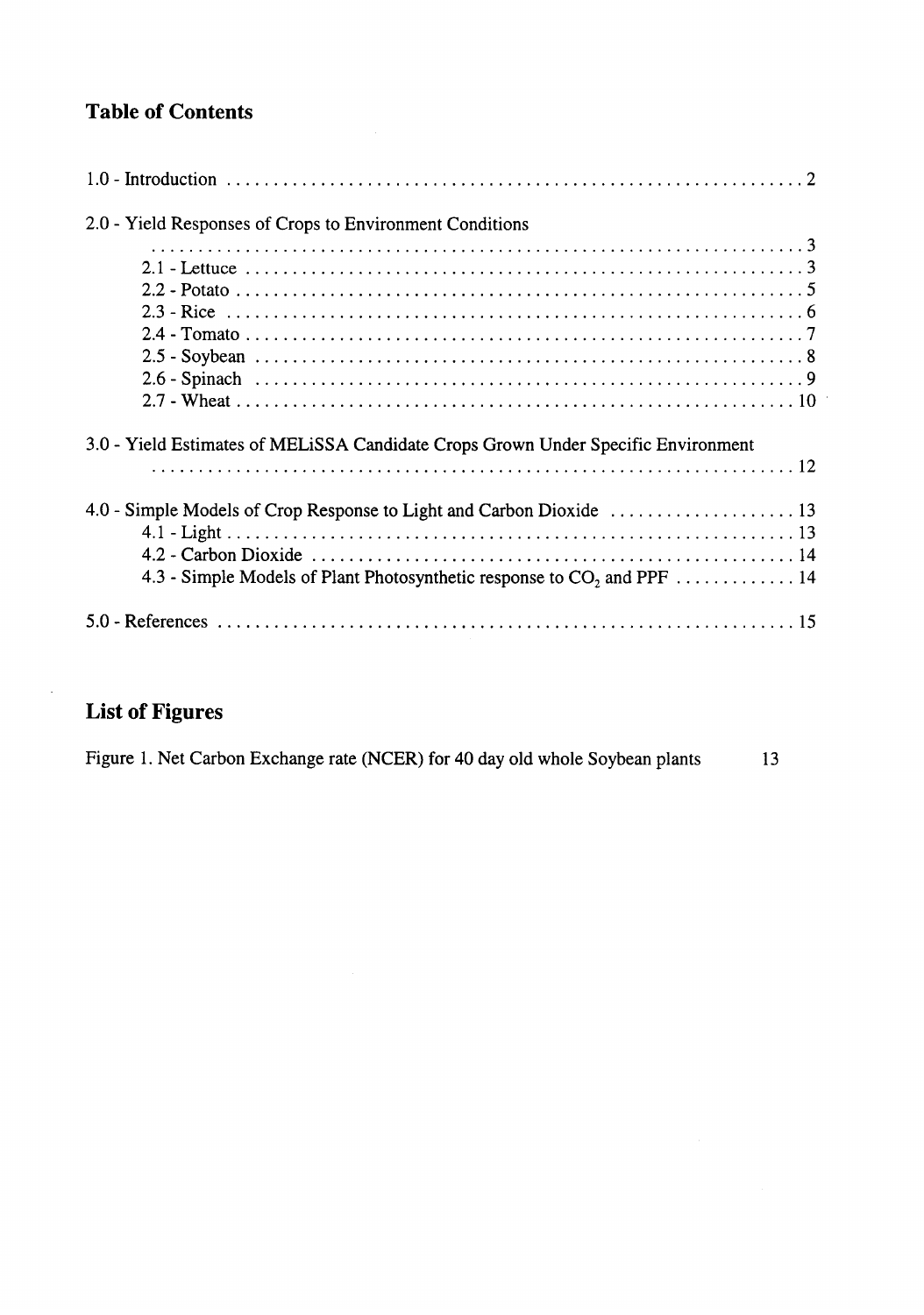### **Yield Responses of MELiSSA Candidate Crops to Environment Conditions**

### **- Introduction 1.0**

as input parameters for future MELiSSA-HPS steady-state simulations. his technical note is to summarize observed relationships between crop yield and v controllable environment conditions and to improve edible and inedible biomass estimates for candidate crops produced in these controlled conditions. These improved estimates may then serve Earlier higher-plant studies in the MELiSSA program have involved stead-state mass transfer simulations between higher plant chambers and the four MELiSSA micro-biological compartments (Poughon, 1997). These simulations incorporated wheat, soybean, potato, lettuce, rice, onion, spinach and tomato as candidate crops. Edible and inedible biomass production values used in these simulations were largely derived from field cultivation trials. Closed environment crop production, however, eliminates many of the stresses of field cultivation (water deficits, nutrient deficiency) and offers the opportunity to enhance crop productivity in other ways, such as through unique lighting configurations and CO, enrichment (Dixon et al., 1997). Earlier technical notes outlined the physiological basis of closed environment culture and recommended a set of cultural management strategies for each candidate crop (TN 40.1). They also have also provided estimates of the mineral and proximate composition of crops grown in controlled environments (TN 40.2). The purpose of

A review of literature in the area of controlled environment cultivation (both greenhouse and growth chamber studies) was conducted. As explained in earlier technical notes, little information could be obtained for onion cultivation in closed systems and so, for the purposes of this technical note, has been excluded from future consideration. For each of the remaining seven candidate crops (lettuce, potato, tomato, rice, soybean, spinach, wheat) a summary of crop yield response to  $CO<sub>2</sub>$  enrichment, light intensity (Photosynthetic Photon Flux, PPF), photoperiod, temperature and nutrient supply (if present in the literature) is presented. The role of each of these key environment variables in crop production has been described earlier and the reader is therefore referred to TN 40.1 (Cloutier and Dixon, 1997). Water supply (root zone and atmospheric) is not discussed as an environment factor since it is assumed that all crops are produced using a hydroponics system which confers an unlimited water supply to the crop. Simple models relating crop photosynthesis (yield) to PPF and CO, are also presented. These models serve to identify how further enhancements in the crop yields presented in Section 3.0 can be made.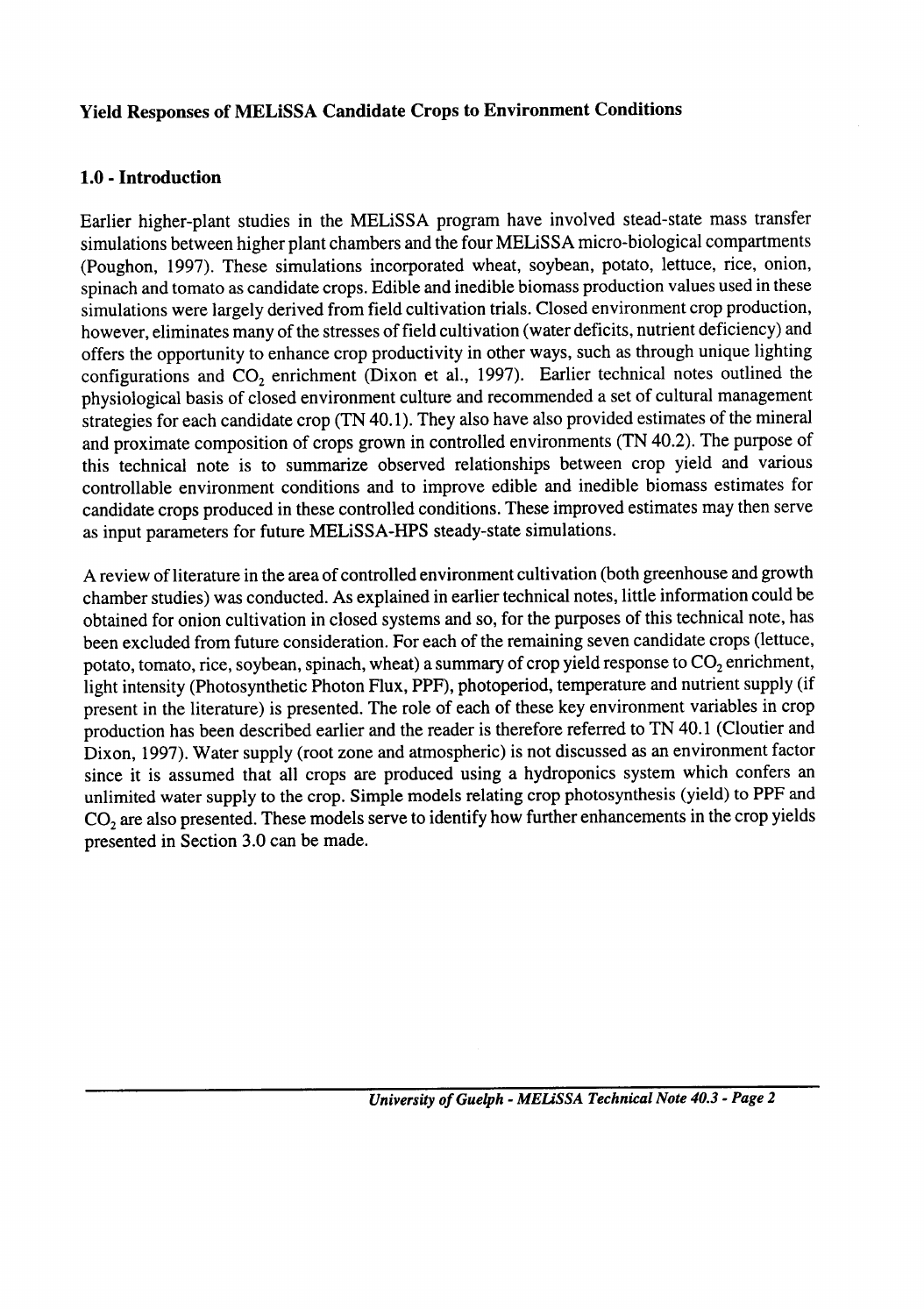### **- Yield Responses of Crops to Environment Conditions 2.0**

# **- Lettuce #.l 2**

| Crop: Lettuce (Lactuca sativa L.) |                                                                   |                                                                                                                                                                                                                                                                                                                                                                                                                                                                                                                                                                                                                                       |                                                                                                                                  |
|-----------------------------------|-------------------------------------------------------------------|---------------------------------------------------------------------------------------------------------------------------------------------------------------------------------------------------------------------------------------------------------------------------------------------------------------------------------------------------------------------------------------------------------------------------------------------------------------------------------------------------------------------------------------------------------------------------------------------------------------------------------------|----------------------------------------------------------------------------------------------------------------------------------|
| Variable                          | Variable Range                                                    | Yield Response                                                                                                                                                                                                                                                                                                                                                                                                                                                                                                                                                                                                                        | Reference                                                                                                                        |
| CO <sub>2</sub>                   | 350-3200 (ppm)                                                    | - An increase in leaf dry weight on<br>the order of 40 - 75% has been<br>observed when $CO2$ was enriched<br>to 1000 ppm at moderate (450<br>$\mu$ molm <sup>-2</sup> s <sup>-1</sup> PAR) light intensities,<br>relative to 350 ppm, This gain was<br>observed only during the first 15<br>days of growth.<br>- At $CO2$ concentrations greater<br>than 1000 ppm, lettuce leaf growth<br>was most responsive to a<br>combination of high PPF (850<br>$\mu$ molm <sup>-2</sup> s <sup>-1</sup> PAR) and CO <sub>2</sub><br>enrichment. No increase in growth<br>was observed when CO <sub>2</sub><br>concentrations were at 2000 ppm. | Knight and Mitchell<br>$(1988)$ ; Knecht and<br>O'Leary; (1983); Ikeda et<br>al (1988)                                           |
| Light Intensity (PPF)             | $50 - 950$<br>$(\mu \text{mol} \text{m}^2 \text{s}^{-1})$<br>PAR) | - An increase in light intensity<br>confers an increase in lettuce leaf<br>yield but at the expense of greater<br>incidences of tip burn.<br>- Tip burn is a result of low calcium<br>levels and is associated with<br>environmental conditions<br>conducive to rapid dry matter<br>accumulation                                                                                                                                                                                                                                                                                                                                      | Gaudreau et al, (1994);<br>Tibbitts and Rao (1968);<br>Cox et al, (1976); Knight<br>and Mitchell (1983);<br>Ikeda et al, (1988); |
| Photoperiod                       | 16, 20 and 24<br>(hrs)                                            | - Significant increases on the order<br>of 100 - 135% were observed at<br>photoperiods of 24 hrs relative to<br>16 hr photoperiods. The incidence<br>of tip burn increases with<br>increasing daily integrated PPF,<br>thus longer photoperiods warrant a<br>reduced instantaneous PPF.<br>- A doubling of the photoperiod at<br>1/2 the PPF confers a greater yield                                                                                                                                                                                                                                                                  | Gaudreau et al, (1994);<br>Koontz and Prince<br>$(1986)$ ; Craker and<br>Seibert (1983);                                         |

*- MELiSSA Technical Note 40.3 - Page 3 University of Guelph*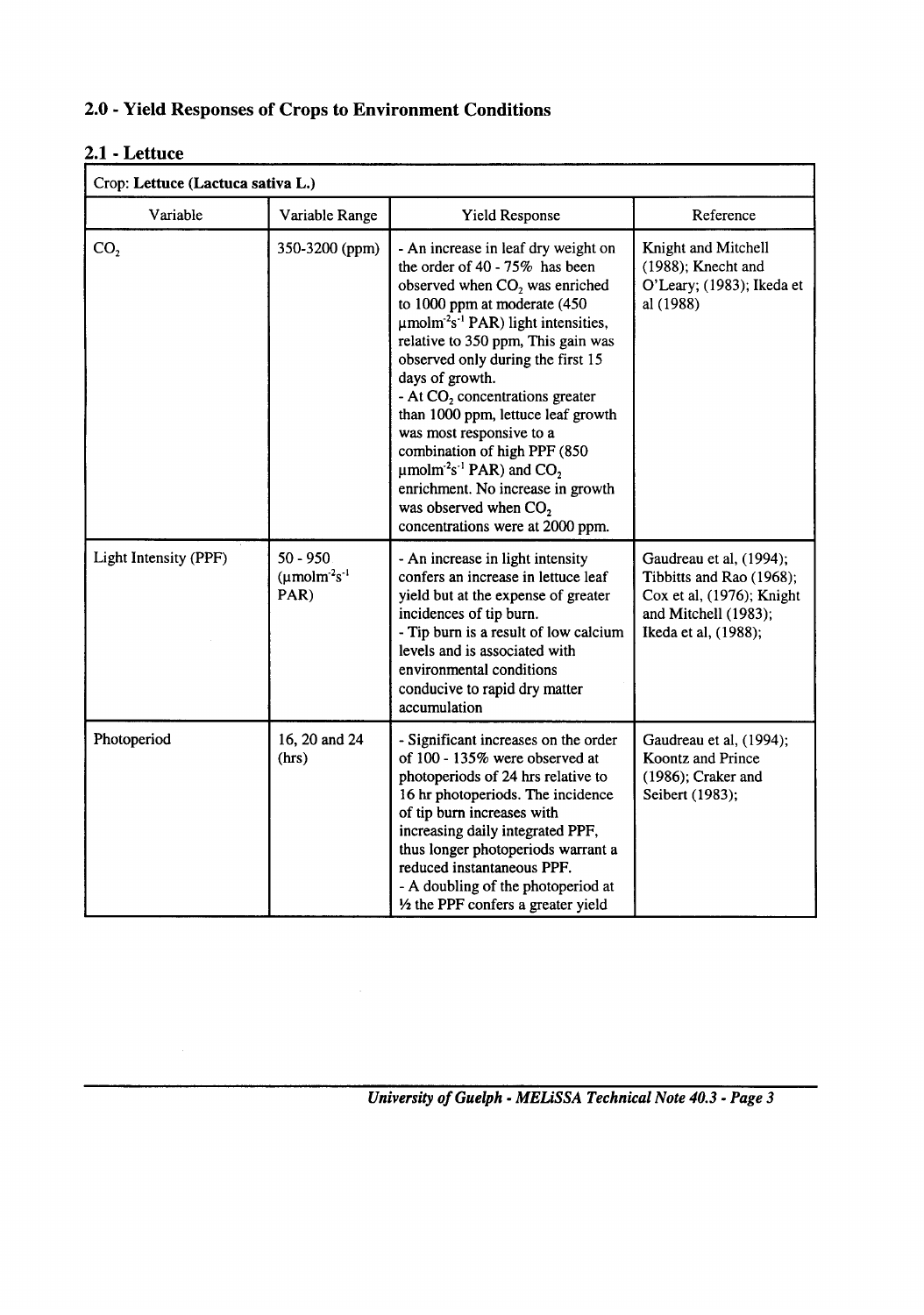| Temperature                                    |                                                                                           | - The relationship between lettuce<br>growth and temperature is not<br>simple and is dependent upon light<br>intensity. A positive relationship<br>was established between<br>temperature and lettuce yield but<br>only at high PPFs<br>-Temperatures above 21-22 °C<br>promote seed-stalk elongation<br>(bolting), puffy heads and<br>bitterness                                                                                                                         | Kanaan and Economakis<br>(1992); Whitaker et al,<br>(1974) |
|------------------------------------------------|-------------------------------------------------------------------------------------------|---------------------------------------------------------------------------------------------------------------------------------------------------------------------------------------------------------------------------------------------------------------------------------------------------------------------------------------------------------------------------------------------------------------------------------------------------------------------------|------------------------------------------------------------|
| <b>Nutrient Supply</b>                         | 30 mM NO <sub>3</sub> ;<br>$5$ mM NH $^{+}_{4}$ +<br>$25 \text{ mM NO}_3$ ;<br>1 mM $NO3$ | - Application of N as 25 mM $NO_3$ .<br>and 5 mM NH <sub>4</sub> <sup>+</sup> resulted in a 31%<br>percent increase in leaf dry weight<br>relative to application rates as 30<br>$mM NO3$ ; the degree of chlorosis<br>decreased with increasing nitrogen<br>nutrition and with application of<br>$NH4+$ as an N source;<br>- A leaf dry weight increase on the<br>order of 16% was observed when<br>the N concentration was doubled<br>from 15 mM $NO_3$ to 30 mM $NO_3$ | Knight and Mitchell<br>(1983)                              |
| Water Supply<br>(Atmospheric and Root<br>zone) | 50 - 85% R.H.                                                                             | - Significantly higher growth rates<br>and leaf dry weights (increases of<br>about 62%) were observed in plants<br>grown under 85% R.H. compared<br>to 50% R.H.<br>- This increase was greatest for soil<br>grown plants<br>- Water supply to the root zone<br>through hydroponics reduces the<br>degree of water stress and enhances<br>yield                                                                                                                            | <b>Tibbitts and Bottenberg</b><br>(1976)                   |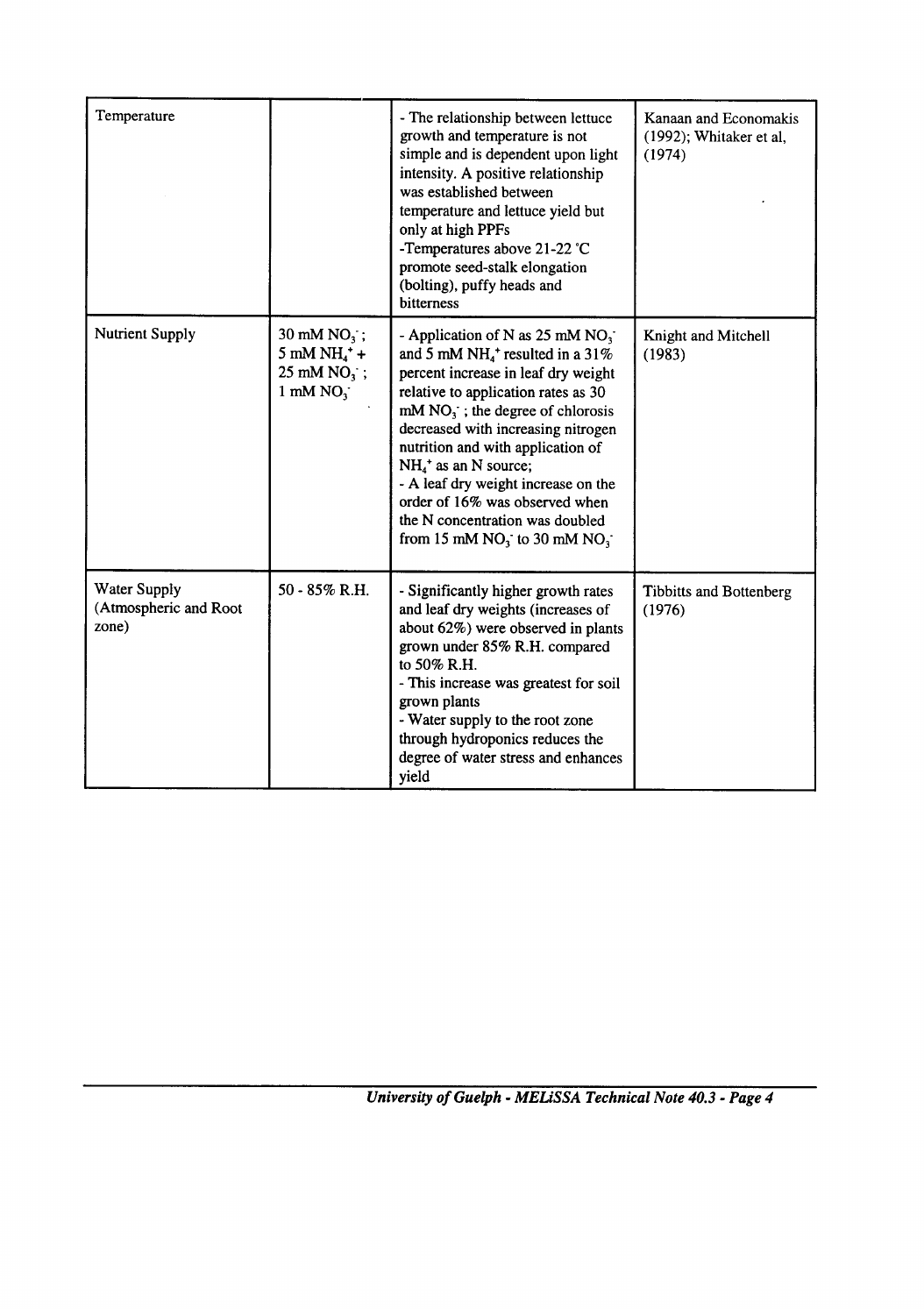# **2.2 - Potato**

| Crop: Potato (Solanum tuberosum L.) |                                                             |                                                                                                                                                                                                                                                                                                                                                                                                                            |                                                   |
|-------------------------------------|-------------------------------------------------------------|----------------------------------------------------------------------------------------------------------------------------------------------------------------------------------------------------------------------------------------------------------------------------------------------------------------------------------------------------------------------------------------------------------------------------|---------------------------------------------------|
| Variable                            | Variable Range                                              | <b>Yield Response</b>                                                                                                                                                                                                                                                                                                                                                                                                      | Reference                                         |
| CO <sub>2</sub>                     | 300 - 1000 ppm                                              | - $CO2$ enrichment to 1000 ppm<br>increased total plant dry weight<br>and tuber yield by 39 and 34%<br>respectively<br>- These increases were greater<br>under lower PPF and shorter<br>photoperiods                                                                                                                                                                                                                       | Wheeler et al, (1991);<br>Wheeler et al, (1994b); |
|                                     |                                                             |                                                                                                                                                                                                                                                                                                                                                                                                                            |                                                   |
| Light Intensity (PPF)               | $400 - 800$<br>$\mu$ molm <sup>-2</sup> s <sup>-1</sup> PAR | - Increasing PPF from resulted in a<br>24% increase in tuber yield at 350<br>ppm $CO2$ and a 12 hr photoperiod.<br>- The magnitude of increased yield<br>resulting from a PPF increase was<br>greatest under shorter<br>photoperiods and lower $CO2$<br>concentrations. At CO <sub>2</sub><br>concentrations of 1000 ppm, and a<br>24 hr photoperiod tuber dry weight<br>decreases were observed on the<br>order of $10\%$ | Wheeler et al, (1991)                             |
| Photoperiod                         | 12 and 24 hrs                                               | - Tuber yields increased with long<br>days (by about 10%). Short days<br>followed by longer days had an<br>enhancing effect as well<br>- Early reports indicate that short<br>days are required for tuber growth<br>but some cultivars are not obligate<br>in the photoperiod requirement and<br>benefit from longer days if<br>temperature is lower                                                                       | Wheeler and Tibbitts<br>(1997); Cary (1986);      |

*- MELiSSA Technical Note 40.3 - Page 5 University of Guelph*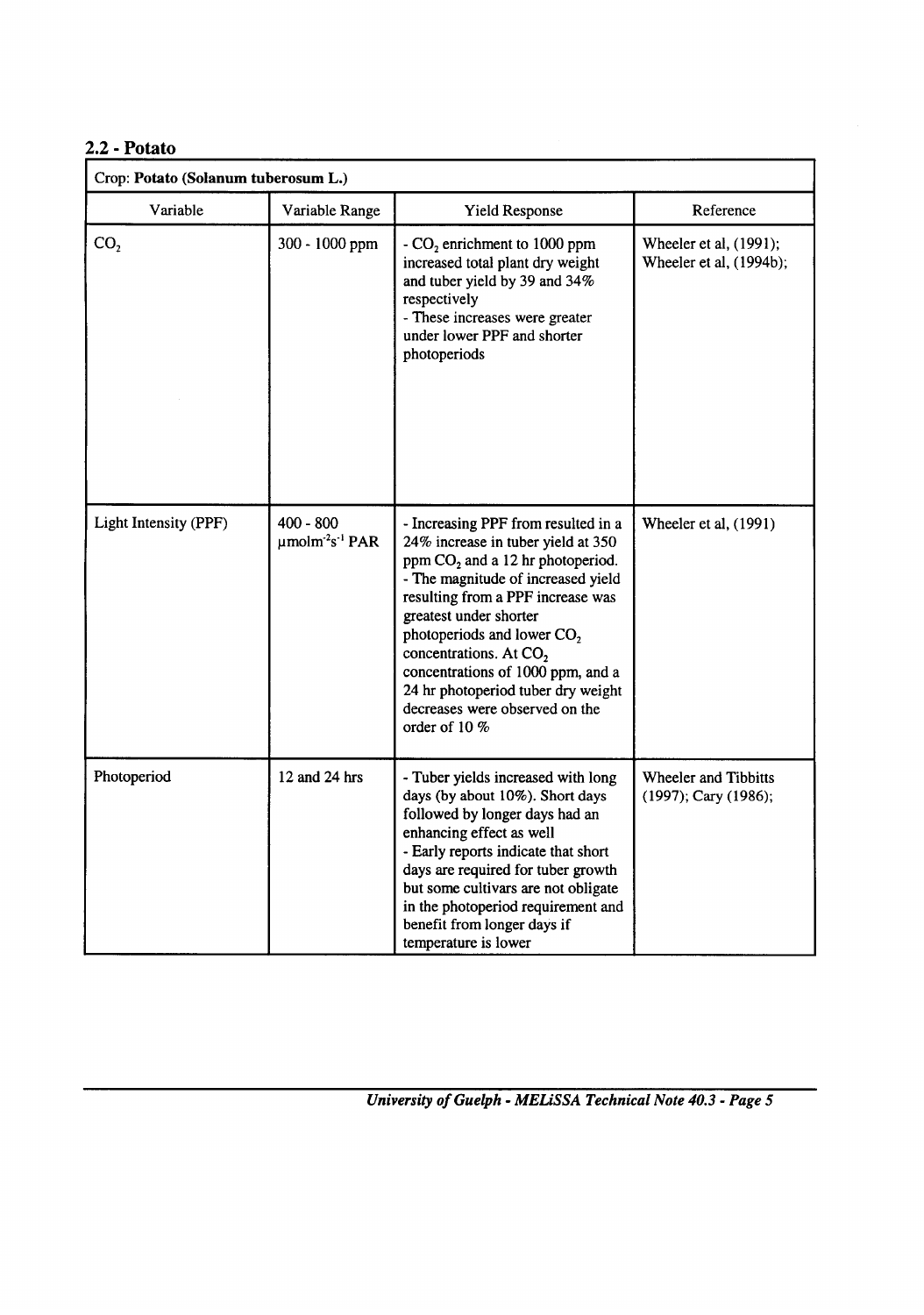### 2.3 - Rice

| Crop: Rice (Oryza sativa L.) |                                                             |                                                                                                                                                                                          |                                                                       |
|------------------------------|-------------------------------------------------------------|------------------------------------------------------------------------------------------------------------------------------------------------------------------------------------------|-----------------------------------------------------------------------|
| Variable                     | Variable<br>Range                                           | <b>Yield Response</b>                                                                                                                                                                    | Reference                                                             |
| CO <sub>2</sub>              | 350 - 900<br>(ppm)                                          | - Rice photosynthetic and growth<br>rate and yield increased for CO <sub>2</sub><br>concentrations up to 500-600 ppm<br>but saturated at higher values                                   | Rowland et al (1991);<br>Rowland et al (1990);<br>Baker et al (1990); |
| Light Intensity (PPF)        | 350-1000<br>$\mu$ molm <sup>-2</sup> s <sup>-1</sup><br>PAR | - high PPF values increased grain<br>yield by as much as 2-3 times the<br>yields obtained under greenhouse<br>cultivation                                                                | Kozai et al (1995);                                                   |
| Photoperiod                  | $8 - 24$ hrs                                                | - grain yield was not shown to<br>increase under continuous lighting,<br>harvest index decreased<br>- a switch to continuous lighting did<br>not promote or delay the time to<br>harvest | Volk and Mitchell<br>(1995); Azmi and<br>Ormrod (1971)                |
| Temperature                  | 35/18 °C;<br>35/27 °C;<br>35/35 °C;<br>41/18 °C             | - highest photosynthetic rates were<br>observed at temperatures of 41/18<br>or 35/35 °C                                                                                                  | Azmi and Ormrod (1971)                                                |

*- MELiSSA Technical Note 40.3 - Page 6 University of Guelph*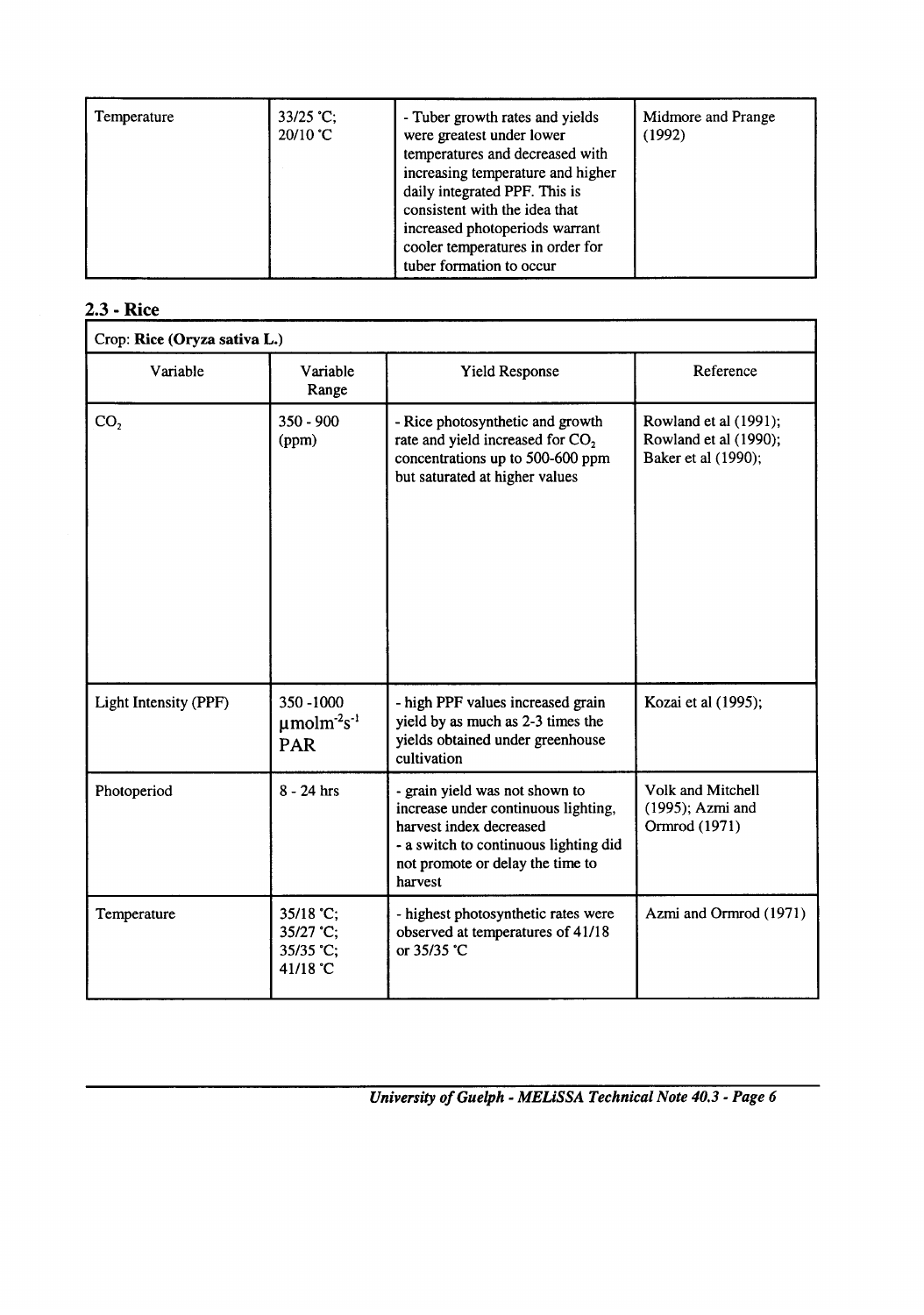### $2.4$  - Tomato

| Crop: Tomato (Lycopersicon esculentum L.) |                                                                                     |                                                                                                                                                                                                                                                                                                                                                                                                                                                                                                                                    |                                                                                                   |
|-------------------------------------------|-------------------------------------------------------------------------------------|------------------------------------------------------------------------------------------------------------------------------------------------------------------------------------------------------------------------------------------------------------------------------------------------------------------------------------------------------------------------------------------------------------------------------------------------------------------------------------------------------------------------------------|---------------------------------------------------------------------------------------------------|
| Variable                                  | Variable<br>Range                                                                   | Yield Response                                                                                                                                                                                                                                                                                                                                                                                                                                                                                                                     | Reference                                                                                         |
| CO <sub>2</sub>                           | 300 - 1500<br>ppm                                                                   | - CO <sub>2</sub> enrichment at 1500 ppm<br>increased the fruit yield by as much<br>as 80% of early and 22% of total<br>yields. This effect was growth stage<br>dependent with the greatest effects<br>occurring during the first few weeks<br>of treatment<br>- the effects of $CO2$ enrichment<br>were greatest at a day/night<br>temperature difference of 9 °C, as<br>compared to 3 °C.<br>- enhanced yield due to $CO2$<br>enrichment has been attributed to a<br>re-allocation of assimilates from<br>roots to fruits        | Yelle et al, (1990);<br>Tripp et al, (1991);<br>Willits et al, (1989);                            |
| Light Intensity (PPF)                     | $400 - 2000$<br>$\mu$ molm <sup>-2</sup> s <sup>-1</sup><br><b>PAR</b>              | - a positive relationship existed<br>between PPF and tomato yields,<br>with absolute yields dependent upon<br>ambient PPF in the greenhouse<br>- supplementary lighting increased<br>yields by 100% as compared to<br>tomatoes grown in ambient<br>conditions<br>- a light curve for tomato production<br>in closed chambers could not be<br>located in the literature                                                                                                                                                             | McAvoy et al, (1989);<br>Boivin et al, (1987);<br>Vezina et al, (1991);<br>Tremblay et al, (1984) |
| Temperature                               | Day<br>Temperature:<br>$13 - 22$ °C<br><b>Night</b><br>Temperature:<br>$12 - 21$ °C | - day night temperatures of 9 °C<br>accelerated fruit growth ripening<br>- low greenhouse air temperatures<br>did not have a significant impact on<br>fruit yield providing deviations from<br>the optimal day/night temperatures<br>of 22/17 °C did not exceed 3 °C<br>- cooler night temperatures than 14<br>'C are reported to have resulted in<br>increased root dry mass and<br>reductions in the rate of fruit<br>development<br>- day/night temperature differences<br>increased the effect of $CO2$<br>enrichment on yield | Gent (1988);<br>Papadopoulos and<br>Tiessen (1983); Gosselin<br>et al, (1983);                    |

*- MELiSSA Technical Note 40.3 - Page 7 University of Guelph* 

٦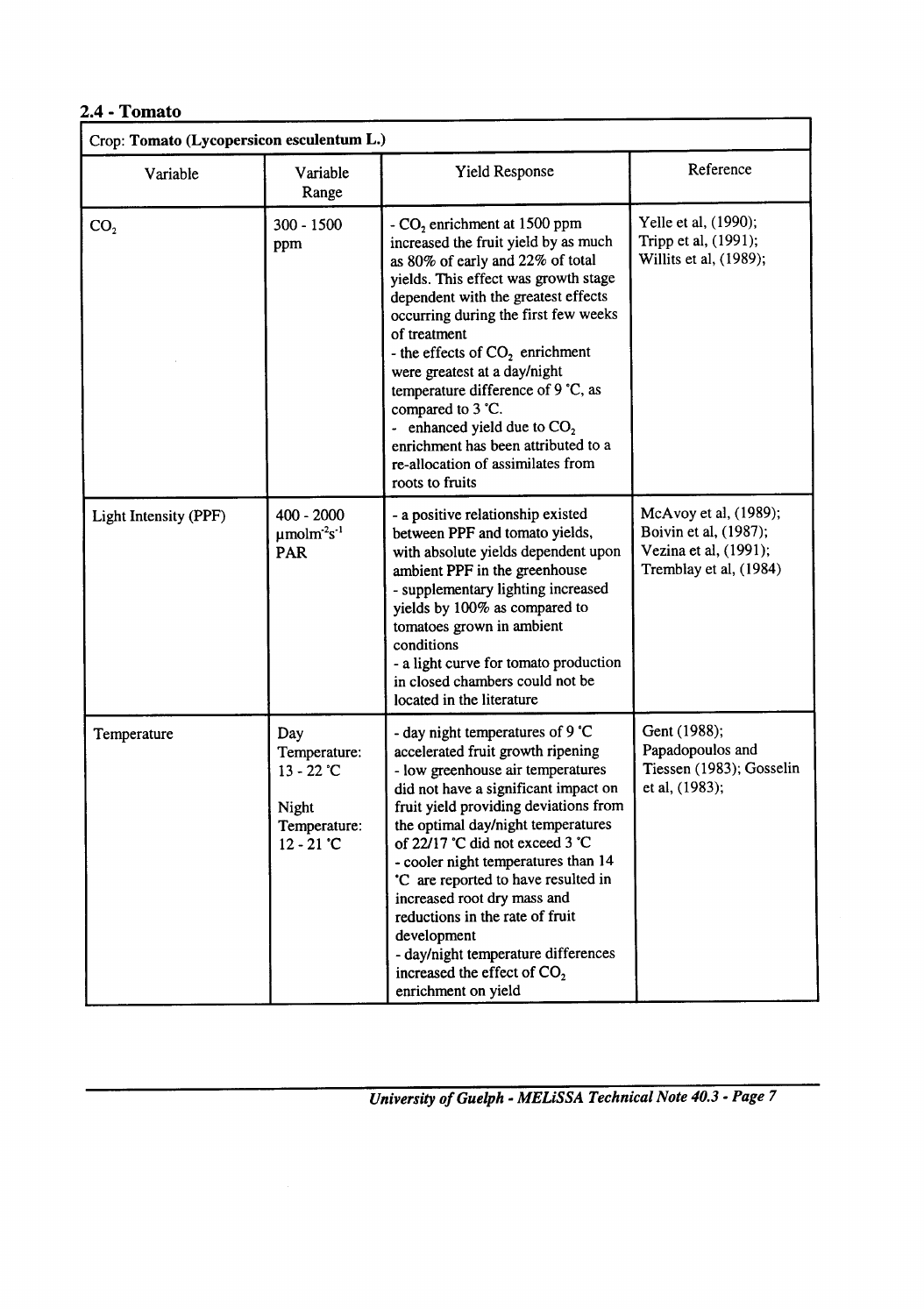| 5-20 meg $L^{-1}$<br>Nutrient Supply<br>- increasing nitrate concentrations<br>increased yields if sulphate was less<br>than 25 meq $L^{-1}$<br>- fruit yield was higher at higher<br>nutrient solution concentrations | Martinez et al, (1984);<br>Pardossi et al, (1987); |
|------------------------------------------------------------------------------------------------------------------------------------------------------------------------------------------------------------------------|----------------------------------------------------|
|------------------------------------------------------------------------------------------------------------------------------------------------------------------------------------------------------------------------|----------------------------------------------------|

# **- Sovbean !.5**

| Crop: Soybean (Glycine max L.) |                                                                 |                                                                                                                                                                                                                                                                                                                                                                                                                   |                                                                                                                                                                                   |
|--------------------------------|-----------------------------------------------------------------|-------------------------------------------------------------------------------------------------------------------------------------------------------------------------------------------------------------------------------------------------------------------------------------------------------------------------------------------------------------------------------------------------------------------|-----------------------------------------------------------------------------------------------------------------------------------------------------------------------------------|
| Variable                       | Variable<br>Range                                               | <b>Yield Response</b>                                                                                                                                                                                                                                                                                                                                                                                             | Reference                                                                                                                                                                         |
| CO <sub>2</sub>                | $160 - 5000$<br>ppm                                             | - A positive yield response is<br>observed with increasing CO <sub>2</sub><br>concentration. Seed yields increased<br>from between 20% and 57% relative<br>to ambient $CO2$ concentrations<br>- Increases in photosynthetic rates<br>and the number of pods per plant<br>were observed but highest yields<br>were observed at 1000 ppm, with<br>higher concentrations being supra-<br>optimal at study PPF levels | Cooper and Brun (1967);<br>Campbell et al, (1990);<br>Egli et al, (1970); Acock<br>et al, (1985); Wheeler et<br>al, (1994b); Sionit et al.,<br>(1987); Wheeler et al.,<br>(1993); |
| Light Intensity (PPF)          | $250 - 1500$<br>$\mu$ molm <sup>-2</sup> s <sup>-1</sup><br>PAR | - Increased photosynthetic and<br>growth rates were observed with<br>increasing PPF<br>- the degree of increase was found<br>to be dependent upon CO <sub>2</sub><br>concentration, with the greatest<br>responses occurring at<br>concentrations near 1000 ppm                                                                                                                                                   | Campbell et al, (1990);<br>Acock et al, (1985); Egli<br>et al, (1970);                                                                                                            |
| Photoperiod                    | 12 - 22 hrs                                                     | - Soybean is a photoperiod sensitive<br>crop. Photoperiods less than 12<br>hours were found to be flower-<br>inducive while longer (22 hrs)<br>photoperiods were found to low or<br>non-inducive                                                                                                                                                                                                                  | Wilkerson et al, (1989);<br>Acock and Acock (1995)                                                                                                                                |
| Temperature                    | 18/12 °C;<br>22/16 °C;<br>26/20 °C;                             | - Number of pods and seeds and<br>seed yields increased with greater<br>day and night temperatures. This<br>increases were on the order of 50%<br>at 1000 ppm $CO2$ relative to the<br>lowest temperature treatment                                                                                                                                                                                               | Sionit et al, (1987)                                                                                                                                                              |

*- MELiSSA Technical Note 40.3 - Page 8 University of Guelph*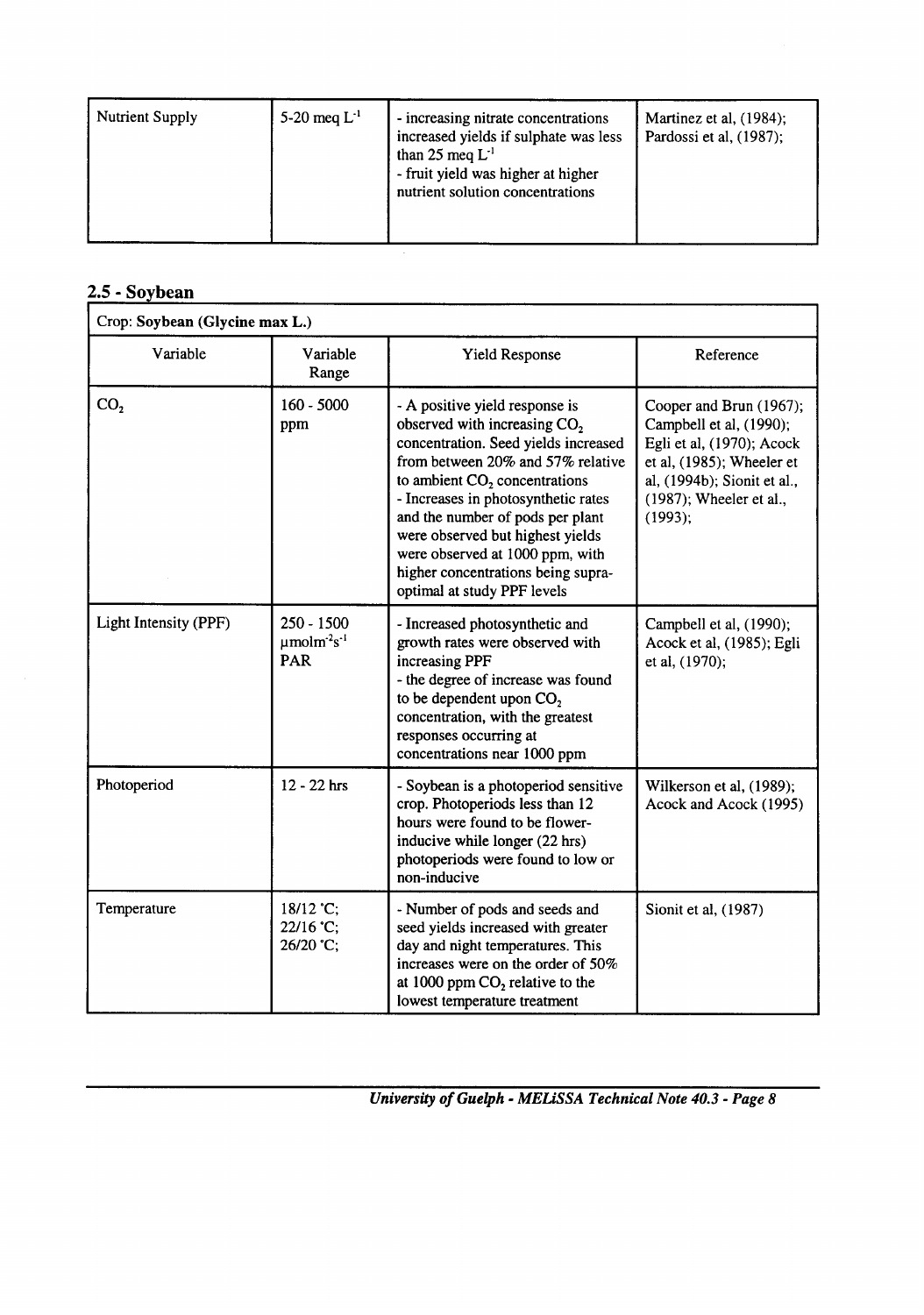# $2.6$  - Spinach

| Crop: Spinach (Spinacea oleracea L.) |                                                          |                                                                                                                                                                                                                                                                                                                                                                                                                                                                                                                                                                                  |                                                              |
|--------------------------------------|----------------------------------------------------------|----------------------------------------------------------------------------------------------------------------------------------------------------------------------------------------------------------------------------------------------------------------------------------------------------------------------------------------------------------------------------------------------------------------------------------------------------------------------------------------------------------------------------------------------------------------------------------|--------------------------------------------------------------|
| Variable                             | Variable<br>Range                                        | <b>Yield Response</b>                                                                                                                                                                                                                                                                                                                                                                                                                                                                                                                                                            | Reference                                                    |
| CO <sub>2</sub>                      | $350 - 1500$<br>ppm                                      | - spinach showed a positive<br>response to $CO2$ enrichment up to<br>1% No increase in leaf dry weight<br>was observed at higher<br>concentrations<br>- fresh weight harvest increased 1.5-<br>2.0 over 350 ppm CO <sub>2</sub> controls<br>when grown at 750 ppm $CO2$ . This<br>conferred a 7-10 day earlier harvest.<br>$-CO2$ enrichment is reported to<br>affect fresh weight and leaf length<br>rather than leaf number<br>- the effect of increasing $CO2$<br>concentrations was greatest at<br>cooler temperatures (20 °C) rather<br>than at warmer temperatures (30 °C) | Pfeufer and Krug (1984);<br>Kawashima and<br>Kurozumi (1990) |
| Light Intensity (PPF)                | $10 - 22$<br>molm <sup>-2</sup> day <sup>-1</sup><br>PAR | - Spinach yield was found to be<br>highly correlated with daily<br>integrated PPF. Yield was found to<br>increase by 0.89% for every 1%<br>increase in integrated daily PPF.<br>- Individual spinach plant PPF<br>saturation occurred at 25molm <sup>-2</sup> day <sup>-1</sup><br><b>PAR</b>                                                                                                                                                                                                                                                                                    | Both et al, (1997);<br>Glenn et al, (1984)                   |
| Photoperiod                          | 13 - 16 hrs                                              | - a day length of 16 hrs increased<br>leaf number from an average of 8.9<br>to 16.9 per plant<br>- dry weight under 16 hr<br>photoperiods increased plant weight<br>by 160% of masses obtained under<br>13 hrs. Relative growth rate and leaf<br>area were also observed to increase<br>- longer photoperiods stimulated<br>bolting                                                                                                                                                                                                                                              | Sugiyama (1990); Both et<br>al, (1997);                      |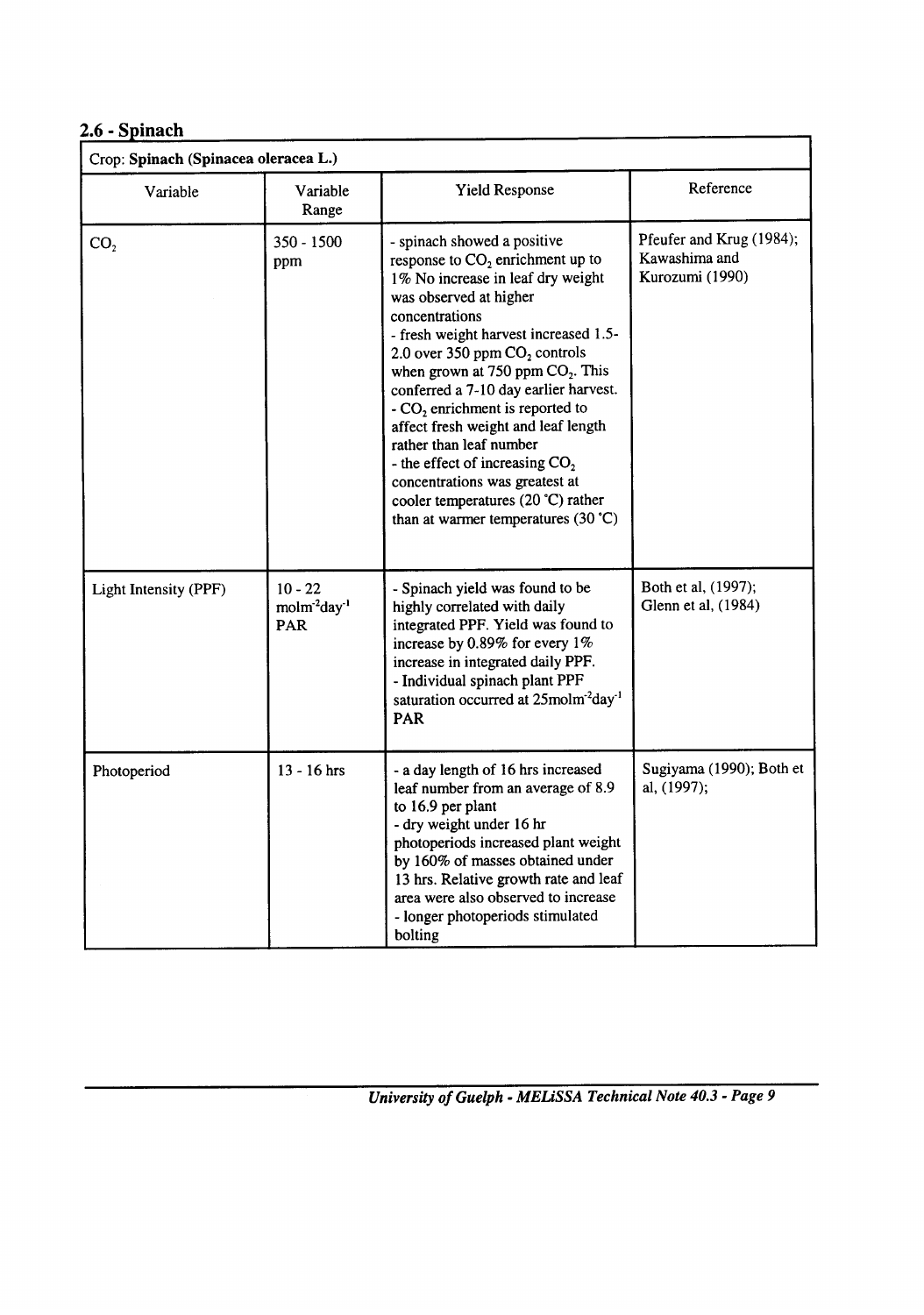| Temperature            | $5 - 25$ °C   | - Spinach is reported to have<br>developed normally at air<br>temperatures near 5 °C. Higher<br>temperatures resulted in greater<br>yields though no atmospheric<br>temperature optimum could be<br>located in the literature<br>- an inverse relationship between<br>hydroponics solution temperature<br>and spinach yield was observed<br>during summer cultivation in the<br>greenhouse. The converse was<br>observed in the winter months | Both et al, (1997); Boese<br>and Huner (1990); Ikeda<br>et al, (1995) |
|------------------------|---------------|-----------------------------------------------------------------------------------------------------------------------------------------------------------------------------------------------------------------------------------------------------------------------------------------------------------------------------------------------------------------------------------------------------------------------------------------------|-----------------------------------------------------------------------|
| <b>Nutrient Supply</b> | $0.5 - 12$ mM | - A positive relationship was found<br>between N application and spinach<br>yield and photosynthesis                                                                                                                                                                                                                                                                                                                                          | Biemond et al, (1996);<br>Evans and Terashima<br>(1988)               |

### **- Wheat 2.7**

| Crop: Wheat (Triticum aestivum L.) |                |                                                                                                                                                                                                                                                                                                                                                                                                                                                                                                                                                                                                                                                                                                                                  |                                                                                           |  |  |  |  |
|------------------------------------|----------------|----------------------------------------------------------------------------------------------------------------------------------------------------------------------------------------------------------------------------------------------------------------------------------------------------------------------------------------------------------------------------------------------------------------------------------------------------------------------------------------------------------------------------------------------------------------------------------------------------------------------------------------------------------------------------------------------------------------------------------|-------------------------------------------------------------------------------------------|--|--|--|--|
| Variable                           | Variable Range | <b>Yield Response</b>                                                                                                                                                                                                                                                                                                                                                                                                                                                                                                                                                                                                                                                                                                            | Reference                                                                                 |  |  |  |  |
| CO <sub>2</sub>                    | 350 - 1000 ppm | - A positive relationship exists<br>between atmospheric CO <sub>2</sub><br>concentrations and grain yield. An<br>increase in wheat relative growth<br>rate on the order of between 20%<br>and 50% has been observed when<br>atmospheric CO <sub>2</sub> concentrations<br>approached 1000 ppm.<br>- Studies have also shown a<br>saturation of wheat photosynthetic<br>capacity near 1000 ppm<br>- Intraspecific competition has<br>also been noted, suggesting that<br>planting density may be a factor in<br>the efficacy of CO <sub>2</sub> enrichment<br>through the effects of light<br>attenuation<br>- Some reports indicate that there<br>is no response (tiller numbers or<br>plant development) to $CO2$<br>enrichment | Du Cloux et al (1987);<br>Wheeler et al, (1993);<br>Moot et al, (1996);<br>Gifford (1977) |  |  |  |  |

*- MELiSSA Technical Note 40.3 - Page 10 University of Guelph*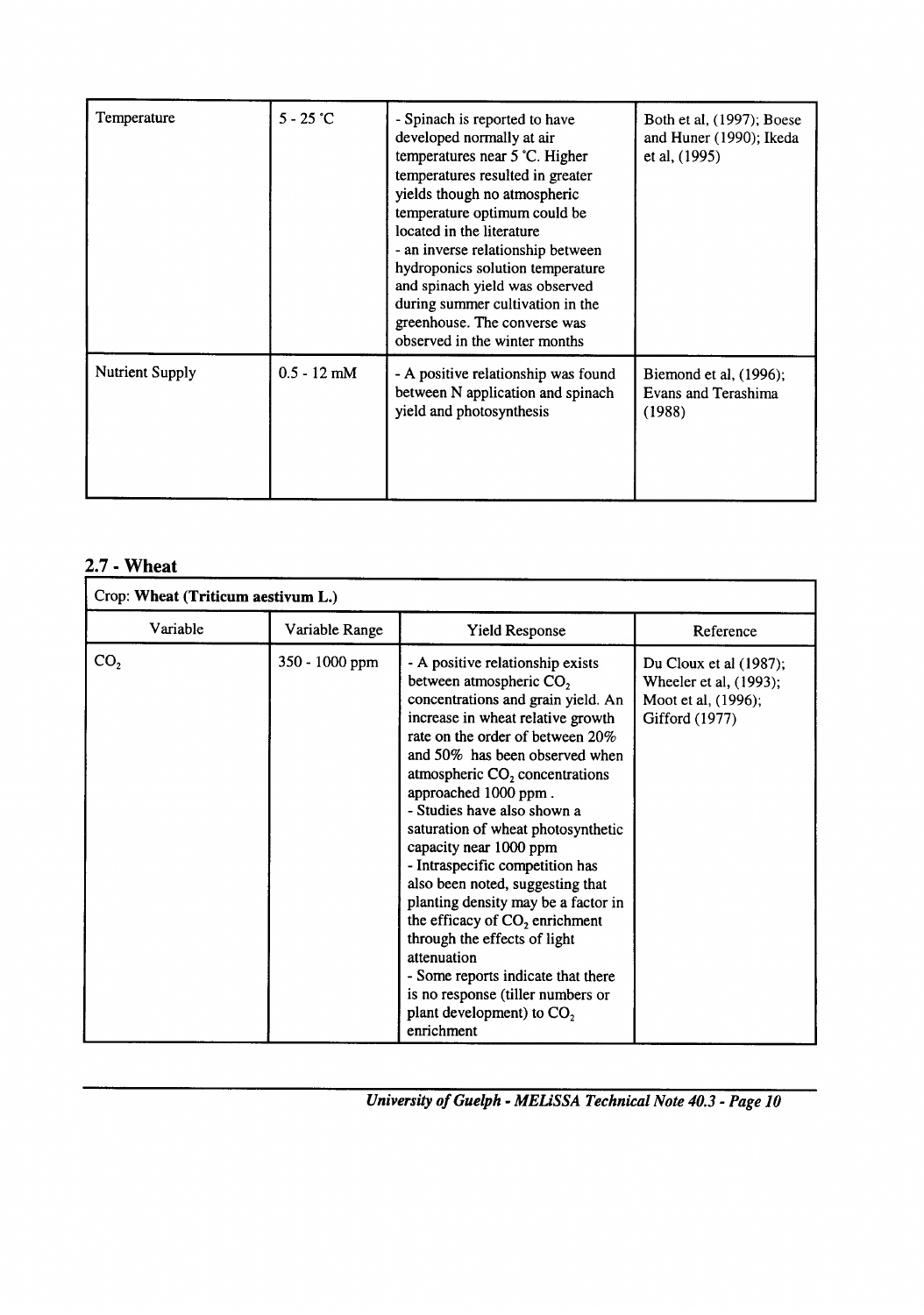| Light Intensity (PPF)                                 | 400 - 2000<br>$\mu$ molm <sup>-2</sup> s <sup>-1</sup> PAR                                                                     | - Grain yield approached 60g<br>m <sup>-2</sup> day <sup>1</sup> (total yield aprx: 4.5 Kg<br>$m2$ ) as PPF increased to 2000<br>$\mu$ molm <sup>-2</sup> s <sup>-1</sup> PAR. This<br>corresponds to an 200% increase<br>relative to 500 $\mu$ molm <sup>-2</sup> s <sup>-1</sup> PAR.<br>- The number of heads, seed per<br>head and mass per seed increased<br>as PPF approached 2000 µmolm<br>$2s^{-1}$ PAR.<br>- Harvest index increased from 41<br>to 44% as PPF increased | <b>Bugbee and Salisbury</b><br>(1988)                             |  |  |
|-------------------------------------------------------|--------------------------------------------------------------------------------------------------------------------------------|----------------------------------------------------------------------------------------------------------------------------------------------------------------------------------------------------------------------------------------------------------------------------------------------------------------------------------------------------------------------------------------------------------------------------------------------------------------------------------|-------------------------------------------------------------------|--|--|
| Photoperiod                                           | 8, 12 and 16 hrs                                                                                                               | - Days to anthesis decreased with<br>increasing photoperiod<br>- As total daily integrated PPF<br>increased, so did the average crop<br>growth rate, seed yield, head yield<br>and mass per seed                                                                                                                                                                                                                                                                                 | Ortiz-Ferrara et al,<br>$(1995)$ ; Bugbee and<br>Salisbury (1988) |  |  |
| Temperature                                           | 13/10 °C and<br>23/18 °C                                                                                                       | - Rate of growth was less at<br>cooler temperatures but total<br>growth over the same period of<br>development was greater in cooler<br>grown crops<br>- Main shoot and tiller leaves<br>were shorter in cooler grown<br>plants<br>- Temperature increases conferred<br>advances in anthesis and grain<br>filling                                                                                                                                                                | Lawlor et al, (1988);<br>Moot et al, (1996)                       |  |  |
| <b>Nutrient Supply</b>                                | $0.45$ mM NO <sub>3</sub><br>twice weekly and<br>$2.0$ mM NO $3$<br>twice weekly                                               | - Increased nitrate significantly<br>increased tiller and grain mass                                                                                                                                                                                                                                                                                                                                                                                                             | Lawlor et al, (1988)                                              |  |  |
| <b>Water Supply</b><br>(Atmospheric and Root<br>zone) | No specific<br>information on<br>the influences of<br>R.H. or water<br>supply sould be<br>found for wheat<br>in closed systems |                                                                                                                                                                                                                                                                                                                                                                                                                                                                                  |                                                                   |  |  |

 $\bar{z}$ 

 $\sim$ 

*- MELiSSA Technical Note 40.3 - Page 11 University of Guelph*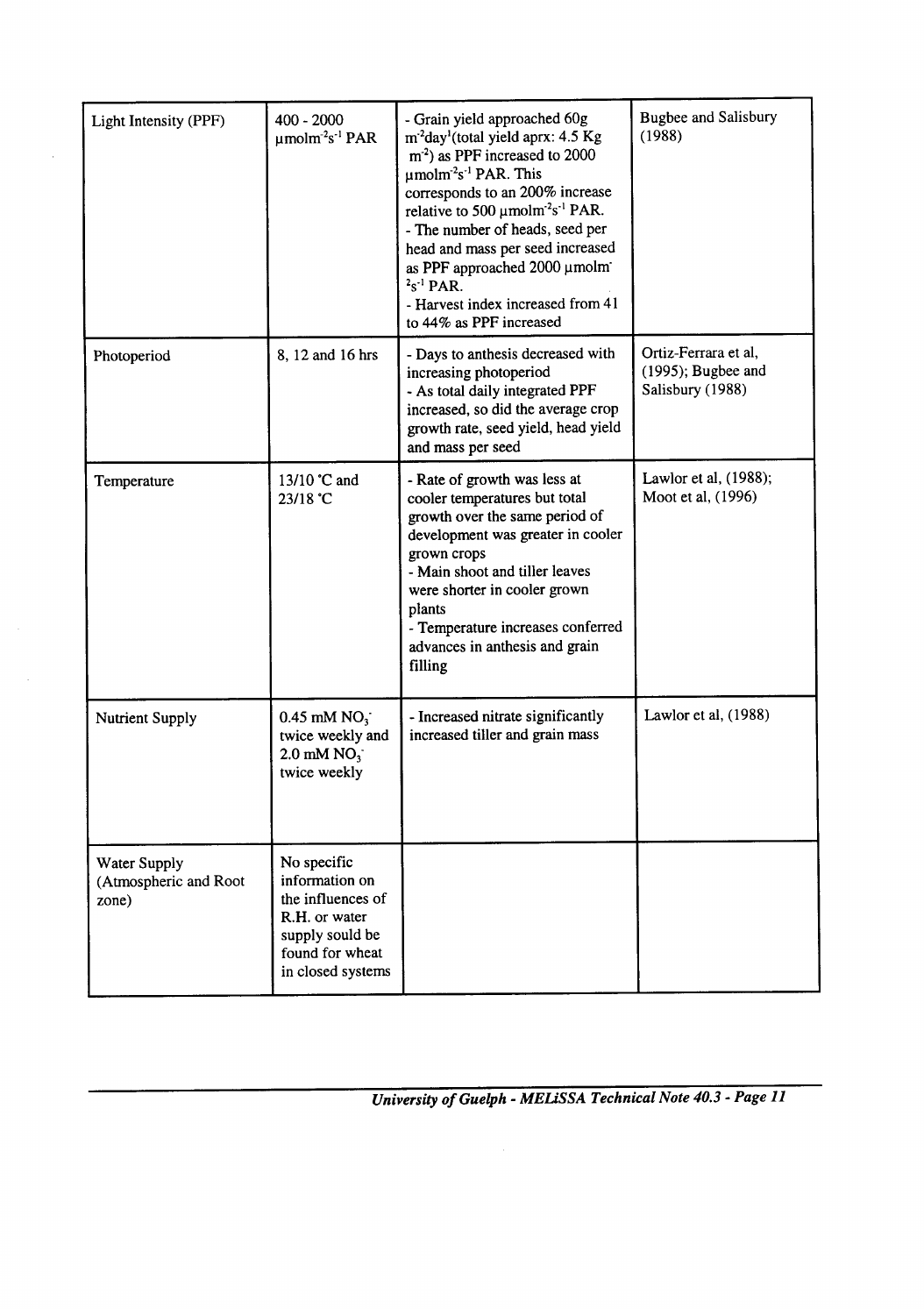| Crop                                                                                                                                                                                                                                                | <b>Environment Conditions</b>     |                                                                   |                                |                                | Edible                           | Non-                            | <b>Harvest</b>                   | Days to        | <b>Source</b>                           |
|-----------------------------------------------------------------------------------------------------------------------------------------------------------------------------------------------------------------------------------------------------|-----------------------------------|-------------------------------------------------------------------|--------------------------------|--------------------------------|----------------------------------|---------------------------------|----------------------------------|----------------|-----------------------------------------|
|                                                                                                                                                                                                                                                     | CO <sub>2</sub><br>Conc.<br>(ppm) | <b>PPF</b><br>$(\mu \text{mol} \text{m}^2 \text{s}^{-1})$<br>PAR) | Photoperiod<br>(Length of Day) | Temperature<br>(Day/Night, °C) | Biomass <sup>1.</sup>            | Edible<br><b>Biomass</b>        | Index <sup>2.</sup><br>$($ % $)$ | <b>Harvest</b> |                                         |
| Wheat<br>cv. Yecora Rojo<br>Edible: grain <sup>1.</sup>                                                                                                                                                                                             | 1200                              | 2000<br>(HPS & Metal<br>Halide $)^3$ .                            | 20 <sub>hr</sub>               | 20/15                          | 2.3<br>$g$ plant <sup>-1</sup>   | 2.9<br>$g$ plant <sup>1</sup>   | 44                               | 79             | Bugbee and<br>Salisbury<br>(1988)       |
| Soybean<br>cv. McCall<br>Edible: seed                                                                                                                                                                                                               | 1000                              | 300<br>(HPS)                                                      | 12 <sub>hr</sub>               | 26/20                          | 33.3<br>g plant <sup>1</sup>     | 40.7<br>g plant <sup>-1</sup>   | 45                               | 90             | Wheeler et<br>al (1993)                 |
| Potato<br>cv. Norland<br>Edible: tuber                                                                                                                                                                                                              | 1000                              | 400<br>(HPS)                                                      | 12 hr followed<br>by $24$ hr   | 19/16                          | 1100<br>g plant <sup>1</sup>     | 1100<br>$g$ plant <sup>-1</sup> | 50                               | 112            | Wheeler<br>and Tibbitts<br>(1997)       |
| Tomato<br>cv. Calypso<br><b>Edible: Fruit</b>                                                                                                                                                                                                       | 350                               | ambient (400 -<br>2000)<br>(sun;<br>glasshouse)                   | ambient<br>(Jan-Nov)           | 22/17                          | 20.6<br>$Kg$ plant <sup>-1</sup> | 3.9<br>Kg<br>plant <sup>1</sup> | 84                               | ------         | de Koning<br>and de<br>Koning<br>(1989) |
| Lettuce<br>cv. Waldmann's<br>Green<br>Edible: Leaf                                                                                                                                                                                                  | 1000                              | 290<br>(HPS)                                                      | 16 <sub>hr</sub>               | 22/22                          | 8.8<br>g plant <sup>1</sup>      | 0.61<br>g plant <sup>1</sup>    | 94                               | 28             | Wheeler et<br>al (1994a)                |
| Spinach<br>cv. Nordic<br>Edible: Leaf                                                                                                                                                                                                               | 350                               | 190-380<br>(Greenhouse<br>with HPS as a<br>supplement)            | 16 <sub>hr</sub>               | 24/18                          | 6.8<br>$g$ plant <sup>1</sup>    | 2.3<br>$g$ plant <sup>-1</sup>  | 74                               | 33             | Both et al<br>(1996)                    |
| Rice<br>cv. Ai-Nan-Tsao<br>Edible: Grain                                                                                                                                                                                                            | 350                               | 350<br>(HPS)                                                      | 8 <sub>hr</sub>                | 37/25                          | 1.6<br>$g$ plant <sup>1</sup>    | 1.5<br>$g$ plant <sup>-1</sup>  | 52                               | 83             | Volk and<br>Mitchell<br>(1995)          |
| Edible fraction refers to that presented for each crop type; <sup>2</sup> Harvest Index = Edible Biomass/Total Plant Biomass; <sup>3</sup> Lamp type used is given in brackets.<br>Abbreviations: cv. = cultivar; PPF = Photosynthetic Photon Flux; |                                   |                                                                   |                                |                                |                                  |                                 |                                  |                |                                         |
|                                                                                                                                                                                                                                                     |                                   |                                                                   |                                |                                |                                  |                                 |                                  |                |                                         |

3.0 - Yield Estimates of MELISSA Candidate Crops Grown Under Specific Environment Conditions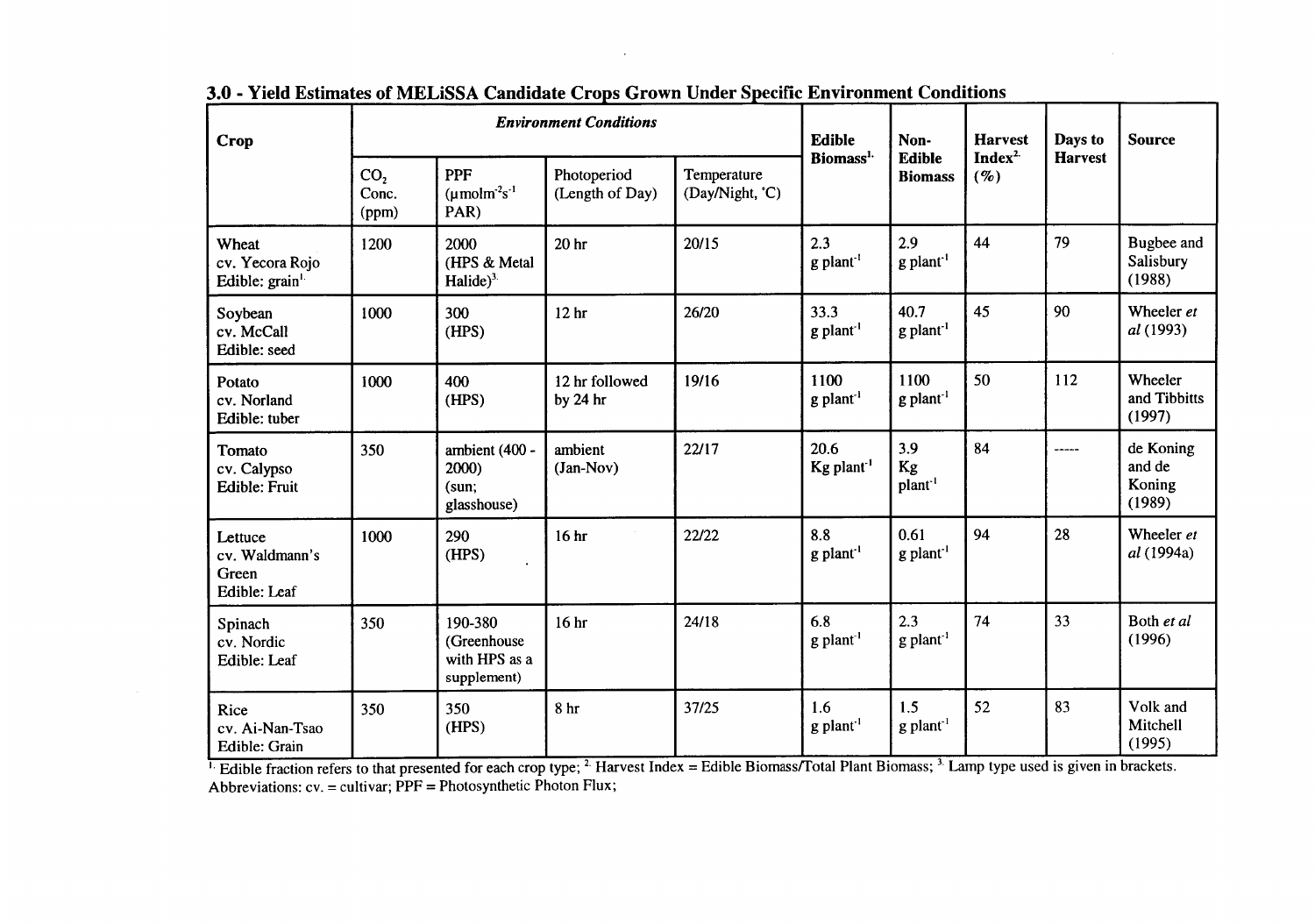#### - **Simple Models of Crop Response to Light and Carbon Dioxide** 4.0

#### **- Light 4.1**

Figure 1 presents a typical relationship between light intensity (PPF) and net photosynthesis (growth), expressed as net carbon exchange rate (NCER) for a single plant or leaf. This same profile was presented in TN 40.1 but it is used here to model the relationship between crop growth, yield and light intensity.



Carbon dioxide concentration was maintained at 375  $\mu$ mol/mol (adapted from Stasiak et. al., 1998) **Figure 1.** Net carbon exchange rate (NCER) for 40 day old whole soybean plants in small plant growth chambers containing four plants measured over a range of photosynthetic photon fluxes.

The x-intercept of this curve is known as the light compensation point. At PPF levels lower than the compensation point, respiratory losses of  $CO<sub>2</sub>$  are greater than photosynthetic fixation and no net biomass accumulation (yield) is possible. At PPF levels greater than the compensation point, photosynthetic rates are greater than respiration rates and there is a net accumulation of biomass. At high PPF levels there is a saturation of the photosynthetic complexes. Above the point of saturation there is no net return on increased radiation supply.

evels much greater than those of single plants. Further, some  $C_4$  plants show even less tendency to saturation (Baker and Musgrave, 1964). Despite the fact that full canopies systems exhibit a higher The curve in Figure 1 shows how photosynthesis in single leaves or plants changes with irradiance level. This curve is not typical of the response of full canopy systems. Light attenuation in full canopies results in a situation where leaves of the upper canopy are light saturated while those of the lower canopy are not. Because of this attenuation, full canopy systems are saturated at irradiance

*- Technical Note TN 40.3 - Draft - Page 13 University of Guelph*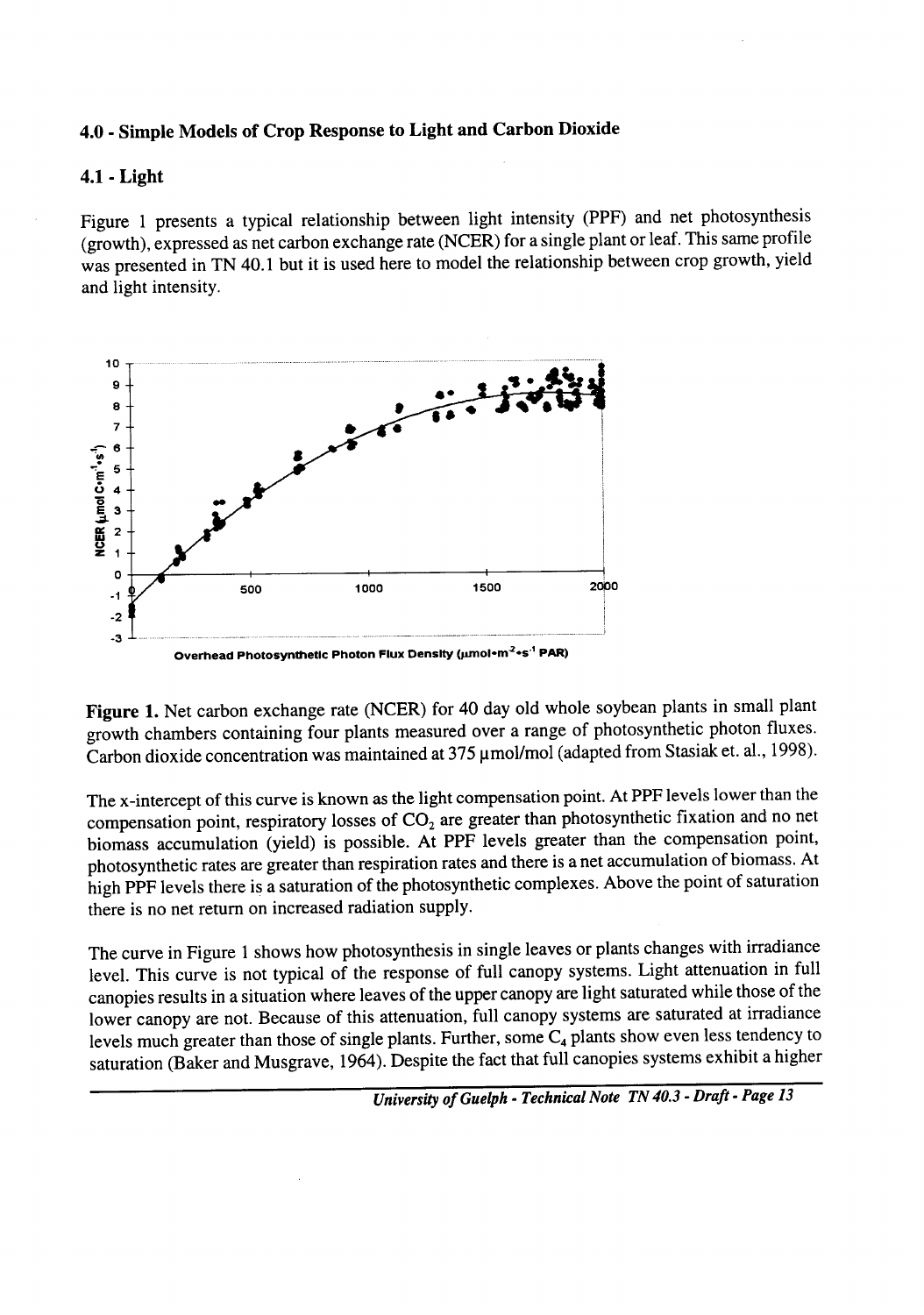owered lighting systems. This is the rationale behind the inclusion of an micro-wave based innercanopy lighting system in one of the University of Guelph chambers (Dixon *et al,* 1997). point of saturation, crop yield response to PPF is given by the profile presented above, but shifted to the right. It is important to note that full canopy saturation has is difficult to demonstrate at moderate to high canopy leaf area indexes. As a result, many of the yields presented in Section 3.0 can be further augmented by changing the geometry of radiation supply and by using very high

#### **- Carbon Dioxide 4.2**

. At high  $CO<sub>2</sub>$  levels, depending on the crop, there is a saturation of RuBP and hence the net photosynthetic rate plateaus. These points of saturation have been identified in Section 2.0 for each crop, where possible. It is important to note that there is an interaction between  $CO_2$  supply and PPF. At higher PPF, there is a tendency for the  $CO<sub>2</sub>$  saturation point to shift to the right since crop photosynthesis is not limited by products of the light reactions. The net photosynthetic response model for  $CO<sub>2</sub>$  is very similar to the light curve presented in Figure

#### $1.3$  - Simple Models of Plant Photosynthetic response to  $\mathrm{CO}_2$  and PPI

Numerous models have been fitted to net photosynthesis data, but the two most frequently used are the rectangular hyperbola and the exponential model. A general form of the rectangular hyperbola equation as suggested in Iqbal et al (1996) is:

$$
P_n = \frac{aIP_{g_{\text{max}}}}{aI + P_{g_{\text{max}}}} + R_d
$$
 [1]

 $P_{\text{grav}}$  = the maximum gross photosynthesis as I  $-\infty$ , and Rd = the dark respiration rate which is negative. Where  $P_n$  = net photosynthetic rate, I = photon flux density, a = the initial slope of the Pn-I curve,

The form of the exponential model proposed by a number of authors and reviewed in Iqbal et a (1996) is:

$$
P = P_{n_{\max}} \left[ 1 - e^{-\left(\frac{aI}{P_{\max}}\right)} \right]
$$
 [2]

(i.e.  $P_{\text{max}}$ ) will do much to improve the predictability of yield response. Where P is gross photosynthesis,  $P_{nmax}$  is maximum net photosynthesis,  $P_{max}$  is maximum photosynthesis, I is photon flux density and a is the initial slope of the Pn-I curve or photosynthetic efficiency. This model passes through the origin and hence  $P = Pg$ . Modified versions of the model have accounted for dark respiration and do not pass through the origin. Both model forms can apply to the Pn-I response curve and re-parameterization will also allow for their application to modelling Pn-CO<sub>2</sub> responses. A knowledge of crop specific PPF and CO<sub>2</sub> compensation and saturation points

*- Technical Note TN 40.3 - Draft - Page 14 University of Guelph*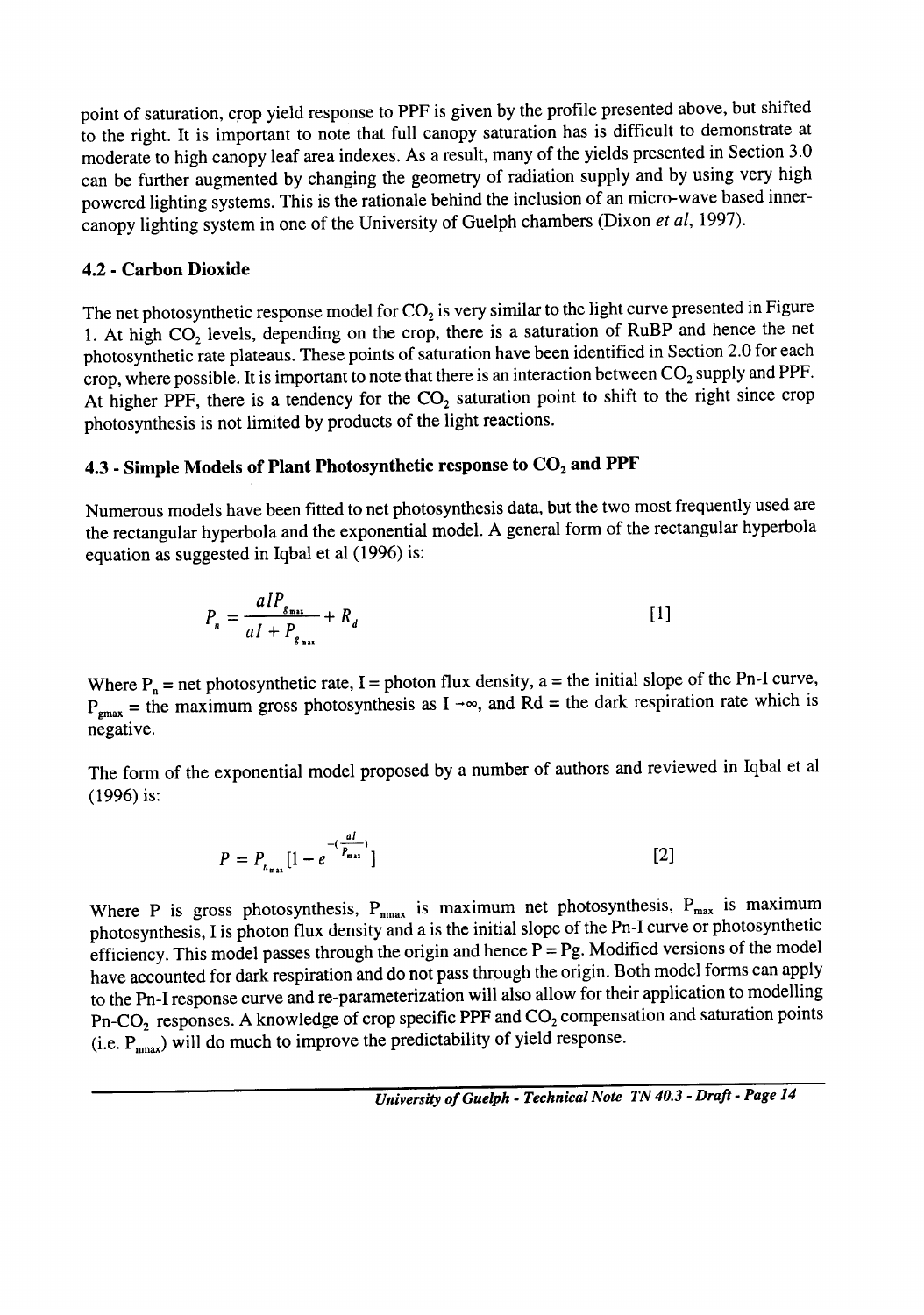### **5.0 - References**

f soybean canopies to full-season carbon dioxide enrichment, *Agronomy J., <sup>77</sup>:942-947.* cock, B., Reddy, V.R., Hodges, H.F., Baker, D.N., McKinion, J.M., 1985. Photosynthetic response

*24125-34. Biotronics,*  cock, M.C., Acock, B., 1995. Photoperiod sensitivity during soybean flower develop

rowth temperature and photoperiod, *Agronomy J.*, 63:543-546. Azmi, A.R., Ormrod, D.P., 1971. Rates of net carbon dioxide assimilation in rice as influenced by

115:3 13-320. concentration, *J. Agr. Sci.*  Baker, J.T., Allen, L.H., Boote, K.J., 1990. Growth and yield responses of rice to carbon dioxide

tudies on the effects of light on corn (Zea *mays L.*), Crop Sci,  $4:127-131$ . Baker, D.N., Musgrave, R.B., 1964. Photosynthesis under field conditions. V. Further plant chamber

*44(3):227-239.* hatter and nitrogen of vegetables. III: Spinach, *Netherlands Journal of Agricultural Scien* Biemond, H., Vos, J., Struik, P.C., 1996. Effects of nitrogen n accumulation and partitioning of dry

eaf morphology and photosynthesis, *Plant Physiology*, 94(4):1830-1836. Boese, S.R., Huner, N.P.A., 1990. Effect of growth temperature and temperature shifts on spinach

nd yield of greenhouse tomato, *HortScience*, 22(6):1266-1268. Boivin, C., Gosselin, A., Trudel, M.J., 1987. Effect of supplementary lighting on transplant growth

broduction in a NFT system, *Acta Hort.*, 440:187-192. Both, A.J., Leed, A.R., Goto, E., Albright, L.D., Langhans, R.W., 1996. Greenhouse spi

*88:869-878.* efficiency of wheat in high irradiance environments, *Plant Physiol.,*  Bugbee, B.G., Salisbury, F.B., 1988. Exploring the limits of crop productivity I: Photosynthetic

concentration, light and temperature, *J. Exp. Bot.* 41(225):427-433. Campbell, W.J., Allen, L.H., Bowes, G., 1990. Response of soybean canopy photosynthesis to CO,

development of stolons and tubers, *Amer. Potato. J.* 63:619-627. Cary, J.W., 1986. Effects of relative humidity, oxygen and carbon dioxide on initiation and early

Menu, MELiSSA Technical Note 40.1, Contract ECT/FG/MMM/97.012. Cloutier, G.R., Dixon, M.A. 1998. Cultural Management Strategies for Crops in the MELISSA

**71455-457.** *Crop Sci.,*  Cooper, R.L., Brun, W.A., 1967. Response of soybeans to a carbon dioxide-enriched atmosphere,

*- Technical Note TN 40.3 - Draft - Page 15 University of Guelph*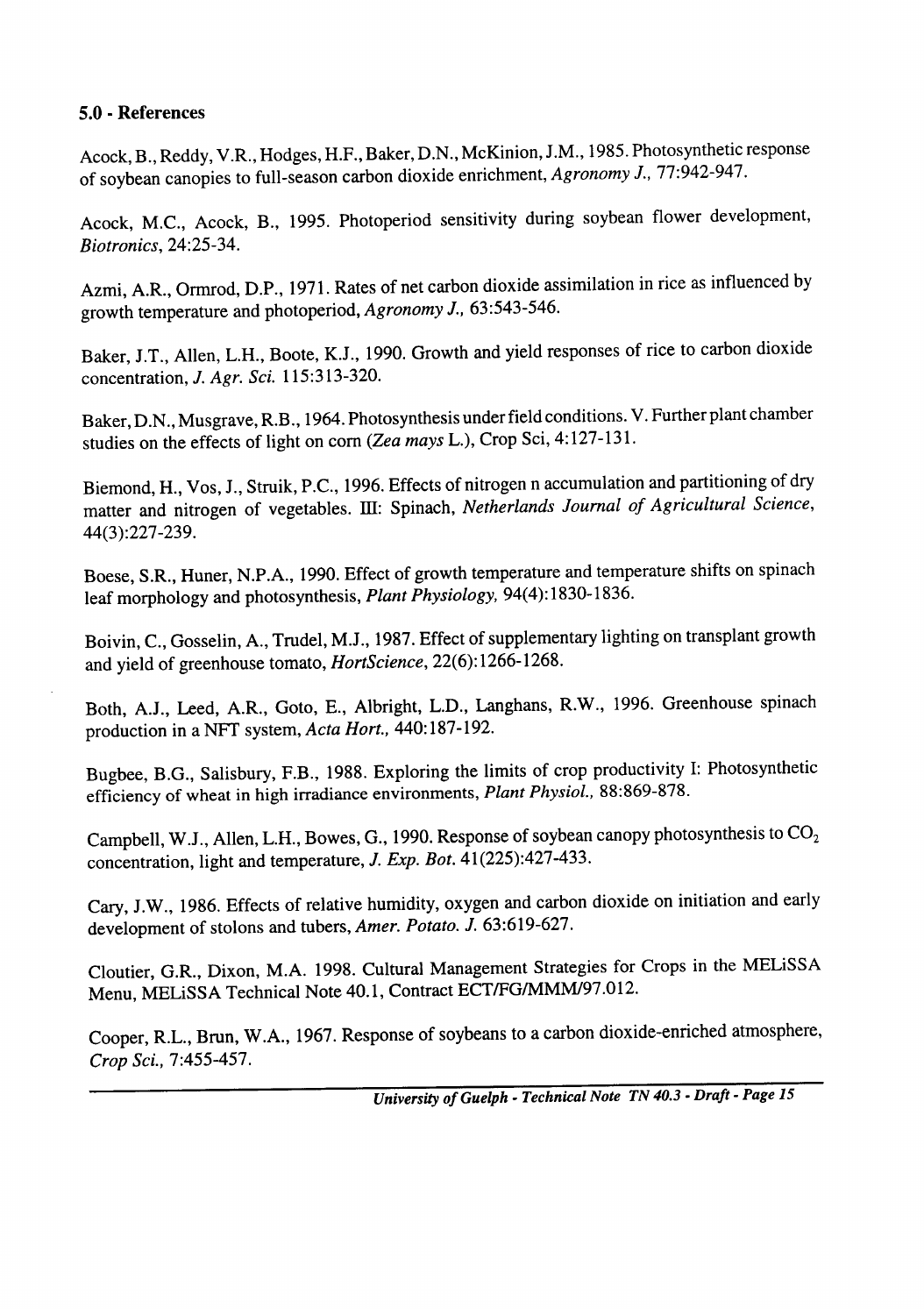n lettuce. *J. Hort. Sci.* 51:297-309. Cox, E.F., McKee, J.M.T., Dearman, A.S., 1976. The effect of growth rate on tipburn occurrence

*63:277-28* 1. *Sci.,*  Craker, L.E., Seibert, M., 1983. Light and the development of Grand Rapids Lettuce, *Can. J. Plant*

*amato crop, Acta Hort., 260:267-273.* De Koning, A.N.M., De Knoning, A.N.M., 1989. Development and growth of a commercially grown

Dixon, M.A., B. Grodzinski, R. Cote and M. Stasiak, 1997. Sealed environment chamber for canopy light Interception and trace hydrocarbon analyses, *Advances in Space Research, In* press.

enrichment: Growth and CO<sub>2</sub> exchanges at two plant densities, *J. Exp. Bot.*, 38(194):1421-1431 Du Cloux, H.C., Andre, M., Daguenet, A., Massimino, J., 1987. Wheat responses to CO<sub>2</sub>

*62:41 l-4 14.* as related to carbon dioxide levels and solar radiation, *Agronomy J.,*  Egli, D.B., Pendleton, J.W., Peters, D.B., 1970. Photosynthetic rate of three soybean communities

lifferent nitrogen treatments, *Plant and Cell Physiology*, 29(1):157-165 Evans, J.R., Terashima, I., 1988. Photosynthetic characteristics of spinach leaves grown with

bhoton flux influence growth and quality of greenhouse-grown lettuce, *HortScience* 29(11):1285-1289. Gaudreau, L., Charbonneau, J., Vezina, L., Gosselin, A., 1994. Photoperiod and photosynthetic

*3(5):257-263.* greenhouse tomato, *Applied Agricultural Research,*  Gent, M.P.N., 1988. Effect of diurnal temperature variation on early yield and fruit size of

4:99-l 10. *Physiol.,* growing under differeing photosynthetic environments, *Aust. J. Plant*  Gifford, R.M., 1977. Growth pattern, carbon dioxide exchange and dry weight distribution in wheat

*24:23 l-239. Horticulturae,* lettuce and spinach, *Scientia*  Glenn, E.P., Cardan, P., Thompson, T.L., 1984. Seasonal effects of shading on growth of greenhou

tomato: I. Growth, development and yield, *J. Amer. Sco. Hort. Sci.*, 108(6):901-905 Gosselin, A., Trudel, M.J., 1983. Interactions between air and root temperatures on greenhouse

*Actu Hort., 229: 273-* and light intensity on growth and net photosynthetic rates of lettuce and turnip, *277.* Ikeda, A., Nakayama, S., Kitaya, Y., Yabuki, K., 1988. Effects of photoperiod, CO, concentration,

of spinach by NFT and DFT in the greenhouse, *Acta Hort*., 396:257-264 Ikeda, H., Wada, T., Mirin, T., Okabe, K., Tazuke, A., Furukawa, H., 1995. Year round productioi

University of Guelph - Technical Note TN 40.3 - Draft - Page 10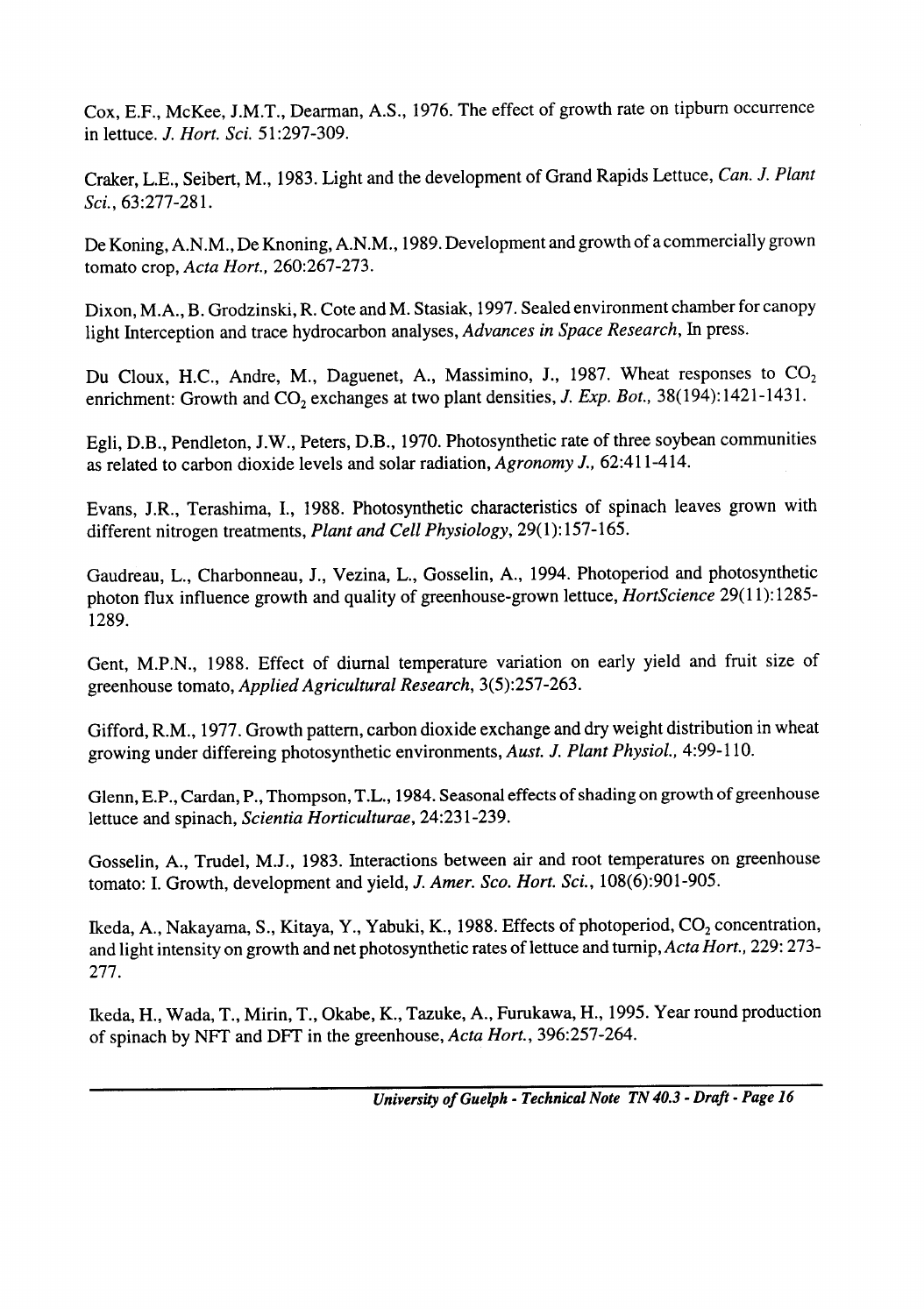Iqbal, R.M., ur-Rehman, A., R., Rasul, E., Wahid, A., 1996. Mathematical models and response functions in phtosynthesis: and exponential model, in *Handbook of Photosynthesis,* Pessaraki, M., ed., Marcel Dekker, Inc., New York, pp 803-810.

*Hart., 323: 75-80. Acta* and tissue nitrate content of lettuce in nutrient film culture, Kanaan, S.S., Economakis, C.D., 1992. Effect of climatic conditions and time of harvest on growth

Kawashima, N., Kurozumi, T., 1990. Studies of  $CO_2$  enrichment in a greenhouse II: The effect on growth of leaf vegetables, *Bulletin of the Nara Agricultural Experiment Station, 21: 15-23.* (Abstract).

6:301-12. *Plant Nutr.,* carbohydrate and mineral status of lettuce. *J.*  Knect, G.N., O'Leary, J.W., 1983. The influence of carbon dioxide on growth, pigment, protein,

Bat., 39(200):317- Exchange and Growth Rate of *Lactuca sativa* L. 'Waldmann's Green', *J. Exp. Bot., 39(200):317-328.* Knight, S.L., Mitchell, C.A. 1988. Effects of CO, and Photosynthetic Photon Flux on Yield, Gas

*108(50): 750-754. Sot. Hart. Sci.,*  nitrogen nutrition, *J. Amer.*  Knight, S.L., Mitchell, C.A. 1983. Enhancement of lettuce yield by manipulation of light and

*21(1):123-124. HortScience,*  Koontz, H.V., Prince, R.P. 1986. Effect of 16 and 24 hours daily radidation (light) on lettuce growth,

*Hart., 399:* 107-l 12. *Actu* source for plant growth, Kozai, T., Kitaya, Y., Oh, Y.S., Kano, A., 1995. Microwave-powered lamps as a high intensity light

*Bat., 39(200):372-343.* metabolic and physiological processes, *J. Exp.*  Lawlor, D.W., Boyle, F.A., Keys, A.J., Kendale, A.C., Young, A.T., 1988. Nitrate nutrition a temperature effects on wheat: A synthesis of plant growth and nitrogen uptake in relation to

*Hart. Sci., 64(3):33 l-338. J.*  McAvoy, R.J., Janes, H.W., Godfriaux, B.L., Secks, M., Duchai, D., Wittman, W.K., 1989. effect of total available photosynthetic photon flux on single truss tomato growth and production,

McKeehen, J.D., C.A. Mitchell, R.M. Wheeler, B. Bugbee and S.S. Nielsen, 1996. Excess nutrients in hydroponic solutions alter nutrient content of rice, wheat and potato, *Advances in Space Research, 18: 73-83.*

sulphate and nitrogen, *Vith International Colloquium for the Optimization of Plant Nutrition, 2:38*1-*388.* Montpellier, France. Martinez, V., Cerda, A., Caro, M., Fernandez, F.G., 1984. Tomato growth under various regimes of

Midmore, D.J., Prange, R.K., 1992. Growth responses of two *Solanum* species to contrasti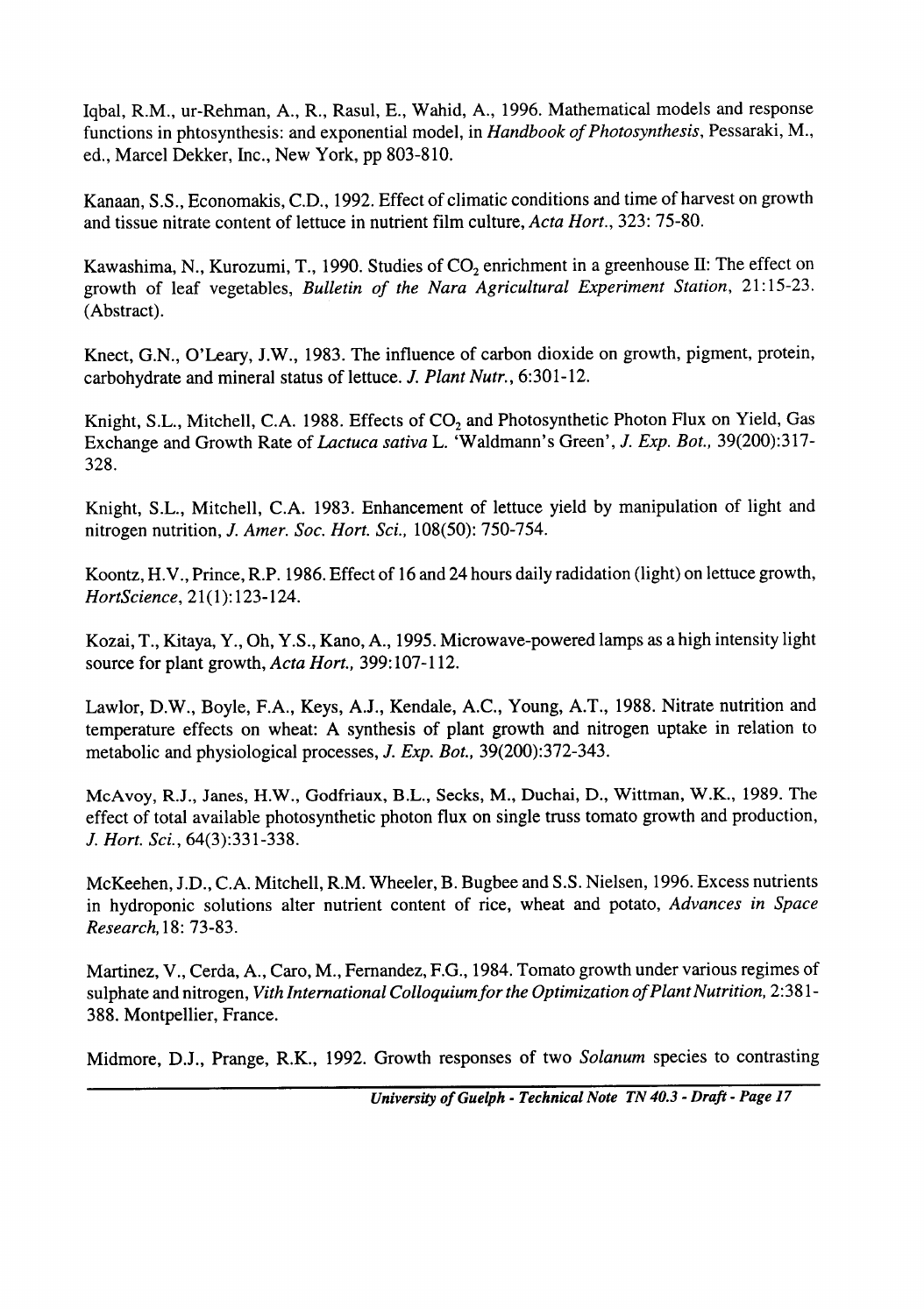fluoresence, *Annals of Botany, 69: 13-20.* temperatures and irradiance levels: relations to photosynthesis, dark respiration and chlorophyll

*33:35 l-368. Change,*  Moot, D.J., Henderseon, A.L., Porter, J.R., Semenov, M.A., 1996. Temperature, CO<sub>2</sub> and the growth and development of wheat: Changes in the mean and variability of growing conditions, *Climatic*

114:505-509. Ortiz-Ferrara, G., Mosaad, M.G., Mahalakshmi, V., Fischer, R.A., 1995. Photoperiod and vernalization response of wheat under controlled environment and field conditions, *Plant Breeding,*

*108(5):805-809. Sot. Hart. Sci.,*  of tomato, *J. Amer.*  Papadopoulos, A.P., Tiessen, H., 1983. Root and air temperature effects on the flowering and yield

*1(2):55-60.* growth, mineral uptake and yield of tomato plants grown in NFT, *Advances in Horticultural Science* Pardossi, A., Tognoni, F., Bertero, G., 1987. The influence of nutrient solution concentration on

Pfeufer, B., Krug, H., 1984. Effects of high CO<sub>2</sub> concentrations on vegetables, *Actu Hort.*, 102.37-44.

ECT/FG/CB/95.205. Poughon, L., 1997. Including a Higher Plants Chamber in the MELiSSA loop. Description of an HPC for MELiSSA loop steady state simulations, MELiSSA Technical Note 32.3, Contract

*14(6):577-583. Plant Cell and Env.,*  atmospheric carbon dioxide concentration, Rowland-Bamford, A.J., Baker, J.T., Allen, L.H., Bowes, G., 1991. Acclimation of rice to changing

carbohydrate status and partitioning in rice, *J. Exp. Bot.*, 41(233):1001-1008. Rowland-Bamford, A.J., Allen, L.H., Baker, J.T., Boote, K.J., 1990. Carbon dioxide effects on

*67:629-636. Plant Sci.,*  Photosynthesis and seed yield, *Can J.*  Sionit, N., Strain, B.R., Flint, E.P., 1987. Interaction of temperature and  $CO<sub>2</sub>$  enrichment on soybean:

*65(3):403-408. Horticulture,*  Sugiyama, S., 1990. The effects of short and long days on growth of spinach, *Agriculture and*

*93:454-46* 1. *Proc. Amer. Sot. Hart. Sci.*  Tibbitts, T.W., Rao, R.R., 1968. Light intensity and duration in the development of lettuce upburn

*101(1):70-73. Sot. Hart. Sci.,*  Tibitts, T.W., Bottenberg, G., 1976. Growth of lettuce under controlled humidity levels, *J. Amer.*

Tremblay, N., Trudel, M.J., Gosselin, A., 1984. Influence of supplementary lighting (HPS) on yield